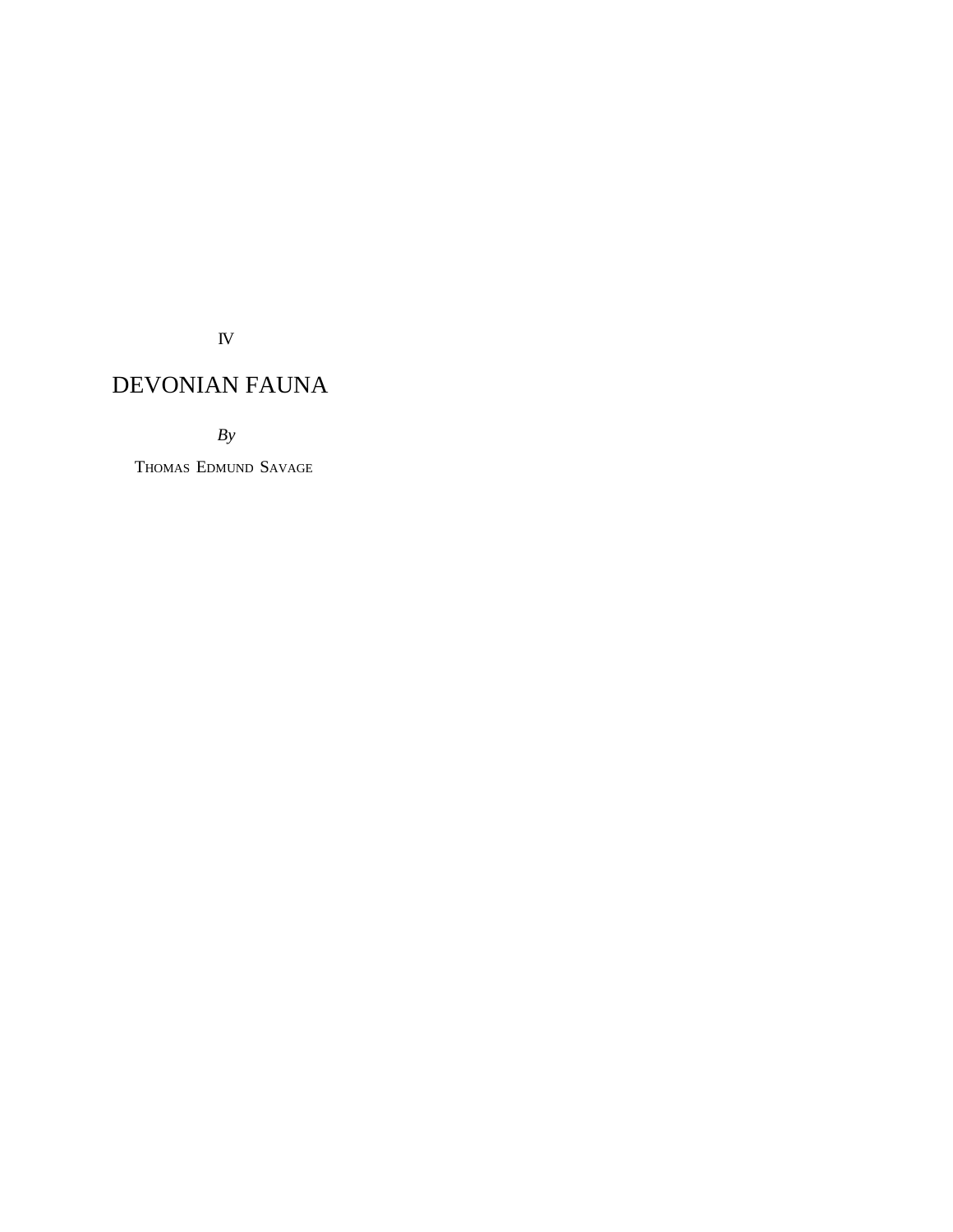# THE DEVONIAN FAUNA OF KENTUCKY

*By* 

# THOMAS EDMUND SAVAGE

### INTRODUCTION

#### THE DEVONIAN FAUNAS OF KENTUCKY.

The Devonian faunas known in Kentucky represent middle and upper Devonian time, and correspond in age with a part of the Onondaga, Hamilton, Tully, and Genesee divisions of the New York section as shown in the table given below. It seems almost certain that lower Devonian seas submerged portions of western Kentucky, for sediments and faunas of Helderberg and Oriskany time are known to the south in Tennessee and to the north and west in Illinois and Missouri. However, if these early Devonian seas di-d spread over parts of western Kentucky, the sediments and fossils that were deposited in them were all removed by erosion before the middle Devonian and younger strata that are now found in the region were laid down. It. is possible that patches of lower Devonian sediments and fossils may still be present in western Kentucky, but if they are, such places are covered and concealed by younger strata.



Fig. 27. Map showing the distribution of the Devonian Strata in Kentucky. A narrow strip of the Devonian shale, too small to be shown at this scale is found on the north-west side of Pine Mountain.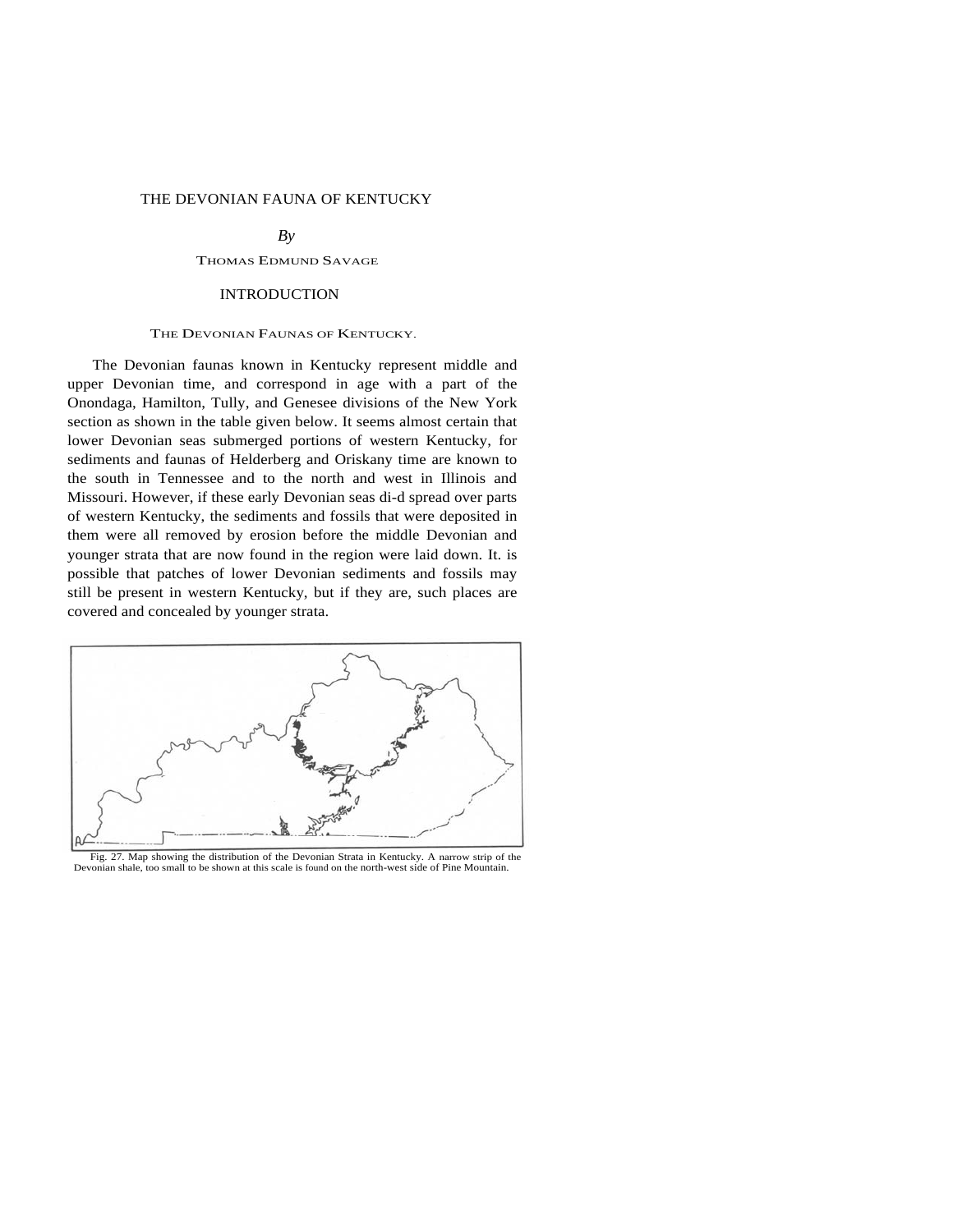The relative age of the Devonian formations present in Kentucky, and the relation of these faunas to those of the middle and upper Devonian in adjacent states, are shown on the comparative table given below:

| Equivalents in<br>New York                 | Southern<br>Illinois                                                      | Central<br>Kentucky                                           | Southern<br>Indiana                                 | Ohio                       |
|--------------------------------------------|---------------------------------------------------------------------------|---------------------------------------------------------------|-----------------------------------------------------|----------------------------|
| Genessee<br>Tully limestone shale          | shale Mountain Glen<br>Alto Formation                                     | New Albany<br>shale<br>Duffin line-<br>stone                  | New Albany<br>shale                                 |                            |
| Hamilton lime-<br>stone<br>Marcellus shale | Lingle lime-<br>stone<br>Misenheimer<br>shale                             | Sellersburg<br>imestone<br>Casev<br>Beechwood<br>Silver Creek | Sellersburg<br>mestone<br>Silver Creek<br>Beechwood | Delaware<br>lime-<br>stone |
| Onondaga<br>lime-<br>stone                 | Grand Tower<br>limestone<br>Dutch Creek<br>sandstone<br>Clear Creek chert | Jeffersonville<br>limestone                                   | Jeffersonville<br>limestone                         | Columbus<br>limestone      |

Comparative Table of Devonian Formations

DISTRIBUTION OF THE DEVONIAN FAUNAS

Devonian strata and fossils occur in Kentucky immediately below the mantle rocks over a belt. a few, to several, miles wide bordering the Blue Grass area on both sides of the Cincinnati anticline, from above Louisville south to Larue County on the west, thence east across Marion, Boyle, Lincoln and Garrard counties, and thence northeast towards the Ohio River in the vicinity of Vanceburg, in Lewis County. South of this main area they are found in patches of greater or less size along several of the streams as far as the Kentucky-Tennessee line.

It is not meant to be understood, however, that the Devonian faunas are the same everywhere in the areas above mentioned. The typical Jeffersonville fauna is found in abundance only in the vicinity of Louisville, near the north end of the belt on the west side of the Cincinnati anticline. The typical Sellersburg fauna is developed in the Louisville region, and farther north in southern Indiana, where it is separable into the Silver Creek fauna below and the Beechwood fauna above. The typical Silver Creek fauna, like the Jeffersonville, is found in Kentucky only in the vicinity of Louisville, but elements of the Beechwood fauna can be recognized along the west side of the Cincinnati anticline as far south as Allen County, on the south border of the State.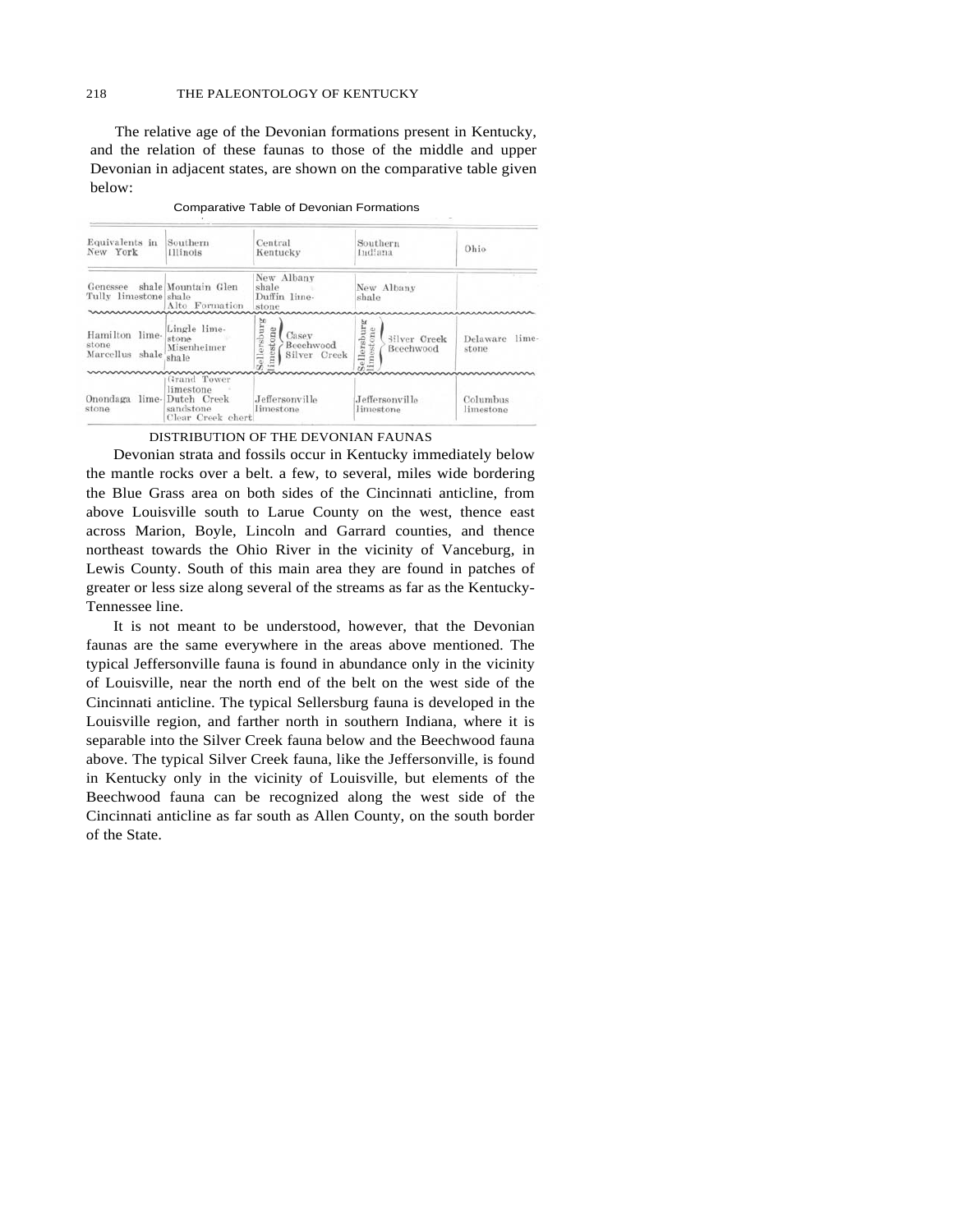DEVONIAN FAUNA 219

Along the east side of the Cincinnati anticline the middle Devonian fauna is not so typically Beechwood, nor does it closely resemble that of the Silver Creek or Jeffersonville as the latter faunas appear at Louisville. The species are dominantly Hamilton, although associated with the Hamilton forms are others that are frequently found in the Onondaga. Because of the somewhat mixed character of the Middle Devonian fauna on the east side of the Cincinnati axis, Foerste has called the strata in which this fauna occurs the Boyle limestone. On the east side of the Cincinnati anticline the Tully fauna has been recognized in Estill and Powell counties.

The Genesee fauna is much more widespread than the Tully, or even than the older middle Devonian faunas. It is found almost everywhere the New Albany shale is exposed in this region.

# SOURCES AND RELATIONSHIPS OF THE DEVONIAN FAUNAS

The earliest middle Devonian sea that entered this region came up from the south, and brought with it a fauna from South America. This is the Clear Creek fauna of Illinois and the Camden fauna of Tennessee. Its southern origin is indicated by the presence in both regions of such brachiopod species as *Anoplia nucleata, Amphigenia elongata. Anoplotheca flabellites, Leptostrophia perplana,* and species of *Rhipidomella.* In the South American Devonian fauna there also occur species that, are nearly related to those belonging to the genera *Actinopteria, Modiomorpha, Platyceras, Productella,* and *Spirifer* which are also found in the Clear Creek chert of southern Illinois.

The later Onondaga fauna of the lower Mississippi valley region includes that of the Grand Tower limestone of Illinois, and also that of the Jeffersonville limestone of Kentucky and Indiana. This fauna is thought to have been derived from the same source as that of the Clear Creek chert, and to have entered this region from the south, as did the chert fauna. Evidence of this is seen in the similarity of a number of the species of the middle Devonian faunas of South America and the lower Mississippi Valley areas.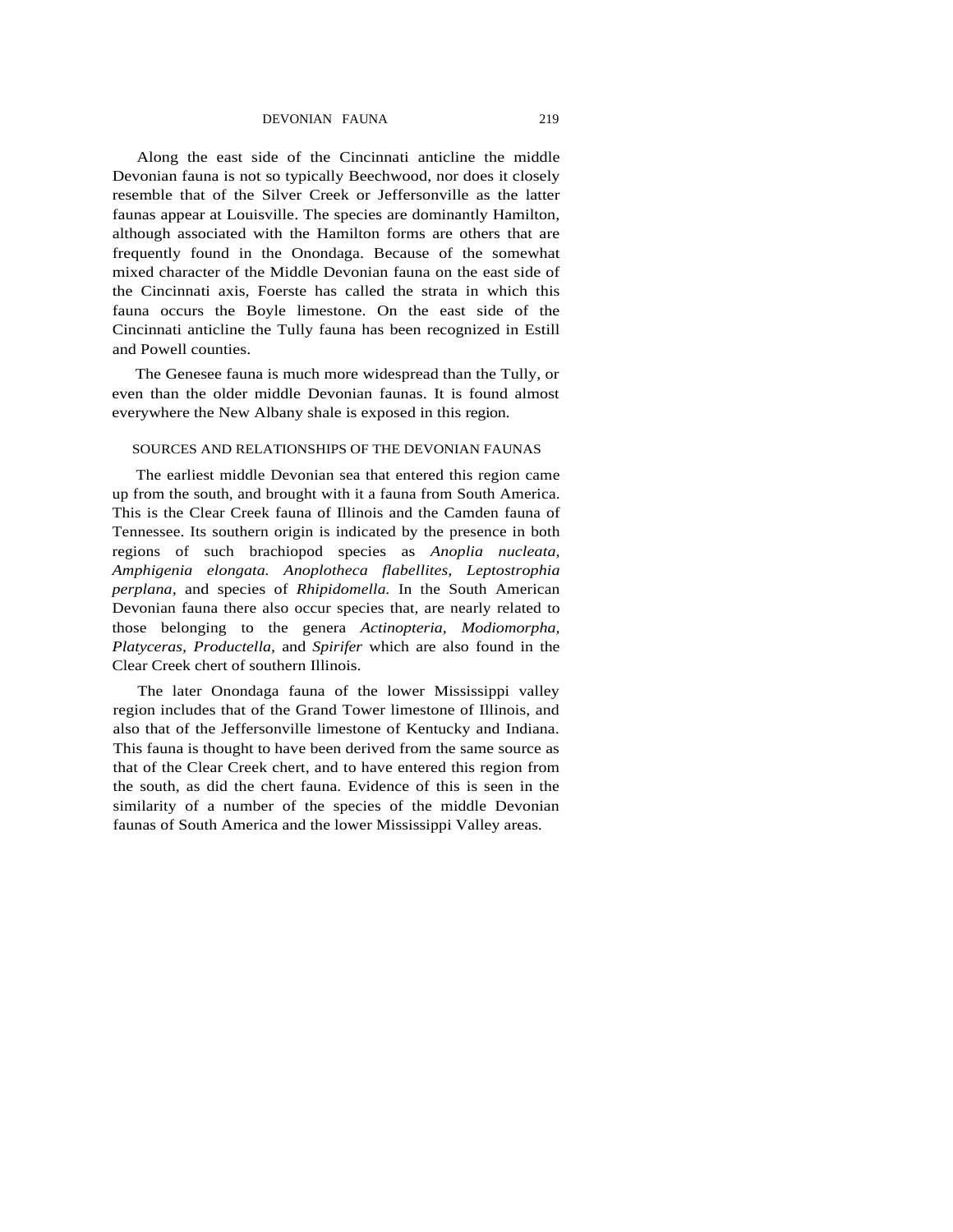Weller and Stauffer assumed that the coral and cephalopod elements of the Onondaga fauna came from western Europe around the north Atlantic basin, and entered the New York region by way of Hudson Bay.

However, it seems somewhat more probable to the writer that the sea which brought the Grand Tower and Jeffersonville faunas into the Illinois and Kentucky areas came up from the south, and covered southwest Illinois and adjacent portions of Missouri some time before it reached the vicinity of Louisville, Kentucky, as shown in the comparative table of the Devonian faunas in Kentucky and bordering States. In Kentucky the layers containing very numerous shells of *Spirifer gregarius* occur near the base of the Jeffersonville limestone, while in Illinois this *Spirifer gregarius* zone is found at the top of the Grand Tower limestone. In Kentucky the strata containing *Spirifer acuminatus* are present in the Jeffersonville limestone a number of feet above the *Spirifer gregarius* zone, while in Illinois the horizon of upper Jeffersonville strata containing *Spirifer acuminatus* is absent, but there are present in Illinois a thickness of 40 or more feet of Grand Tower (Onondaga) strata below the coral reef zone which are entirely absent in Kentucky. In these lower Grand Tower strata there occurs a zone containing abundant remains of the trilobite *Dalmanites (Odontocephalus) aegeria* which is scarcely found in Kentucky, indicating that the deeper part of the sea in this region during Onondaga time was to the west and northwest of Louisville, and that the Jeffersonville fauna of Kentucky represents late Onondaga time.

The Hamilton fauna in Kentucky is represented by that of the Sellersburg. It is thought to have been derived from the modification of the late Onondaga fauna mingled with another migration from a southern source. This migration is indicated by the presence in the Hamilton fauna of such species as *Tropidoleptus carinatus, Vitulina pustulosa,* in the Devonian of both regions, and of other species in the South American area that seem to be nearly related to *Chonetes scitula, Spirifer audaculus, Modiomorpha concentrica, Leda diversa, Pholadella paralella, Actinopteria boydi,* and *Cryphaeus boothi.*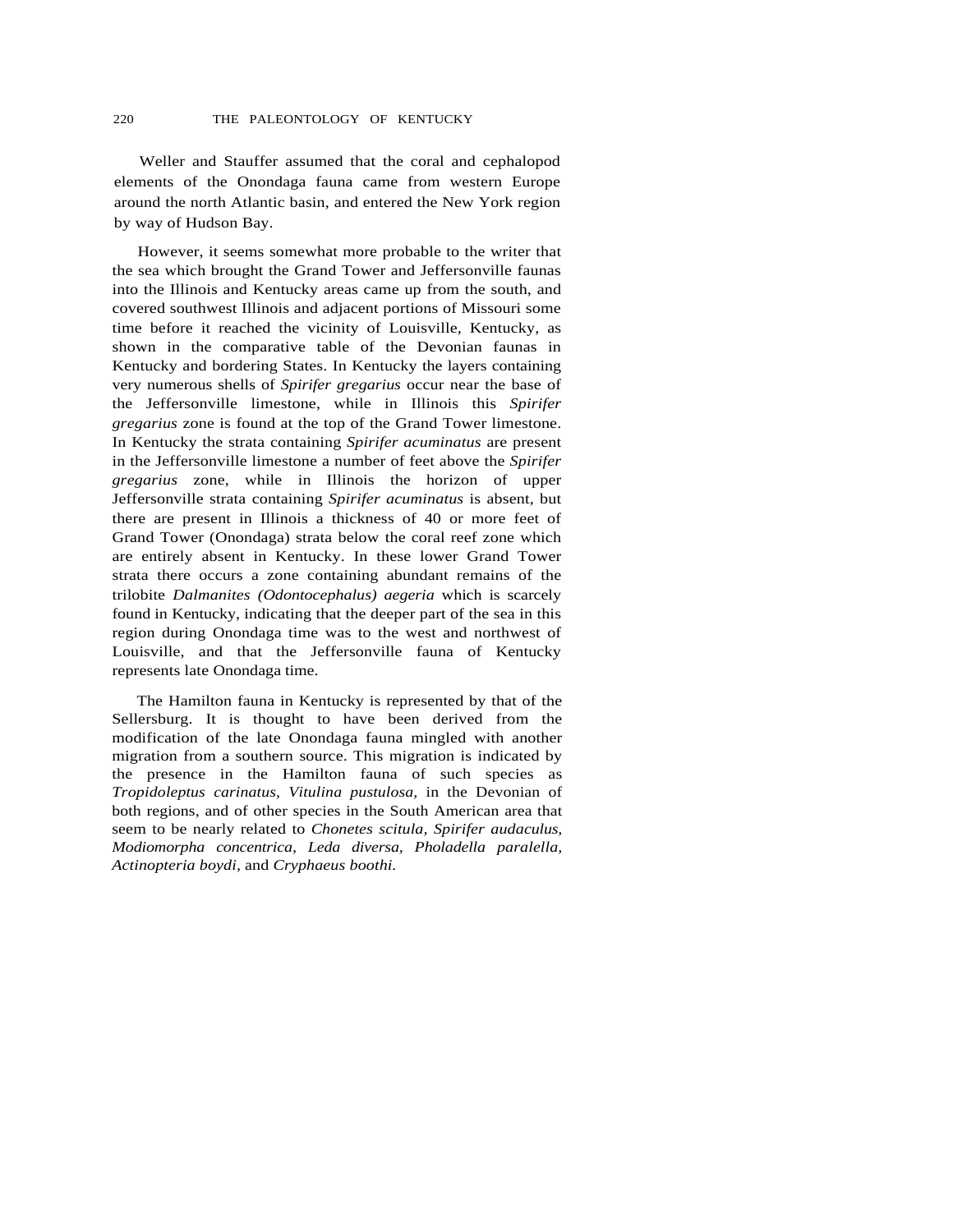The upper Devonian faunas represented in Kentucky are the Tully and the Genesee. The former is found in the Duffin layer, and the latter is present in the New Albany shale.

The Tully fauna is largely composed of modified holdovers of the Hamilton fauna, plus a number of immigrants of species like *Hypothyris cuboides* which probably came from western Europe where these species were common. However, *Hypothyris cuboides* was also present in the lower-upper Devonian fauna that came down the Mackenzie River basin from northern Asia. None of the Tully species appears to have near relatives in the Devonian of South America, which precludes the possibility of the migrant element of this fauna coming from that source.

This Euro-Asiatic fauna entered the interior of North America from the north either by way of Hudson Bay or the North Atlantic. If by the latter route, it may have entered through the Connecticut River gateway and spread southwest-ward from the New York area into Kentucky.

The Genesee fauna also probably had a European source, although John M. Clarke has called attention to a possible southern element in this fauna. It probably gained entrance to the Kentucky region by the same route as the preceding Tully fauna. It contains a relatively small number of species, many of which are inarticulate brachiopods as is common in such black shale deposits as the New Albany.

# THE JEFFERSONVILLE FAUNA

The fauna of the Jeffersonville limestone in Kentucky is remarkable for its fine preservation, and for the great number and variety of the species it contains, more than 400 having been reported from the Louisville region. The waters of the Jeffersonville sea in this region were warm and clear, and reef building corals grew in great profusion, 178 species of these fossils have been reported from the Falls of the Ohio locality. These corals were figured by Davis in his report on Kentucky Fossil Corals. Brachiopods and mollusks are also numerous, and early attracted the attention of paleontologists. Nettleroth figured and described a large number of these in his report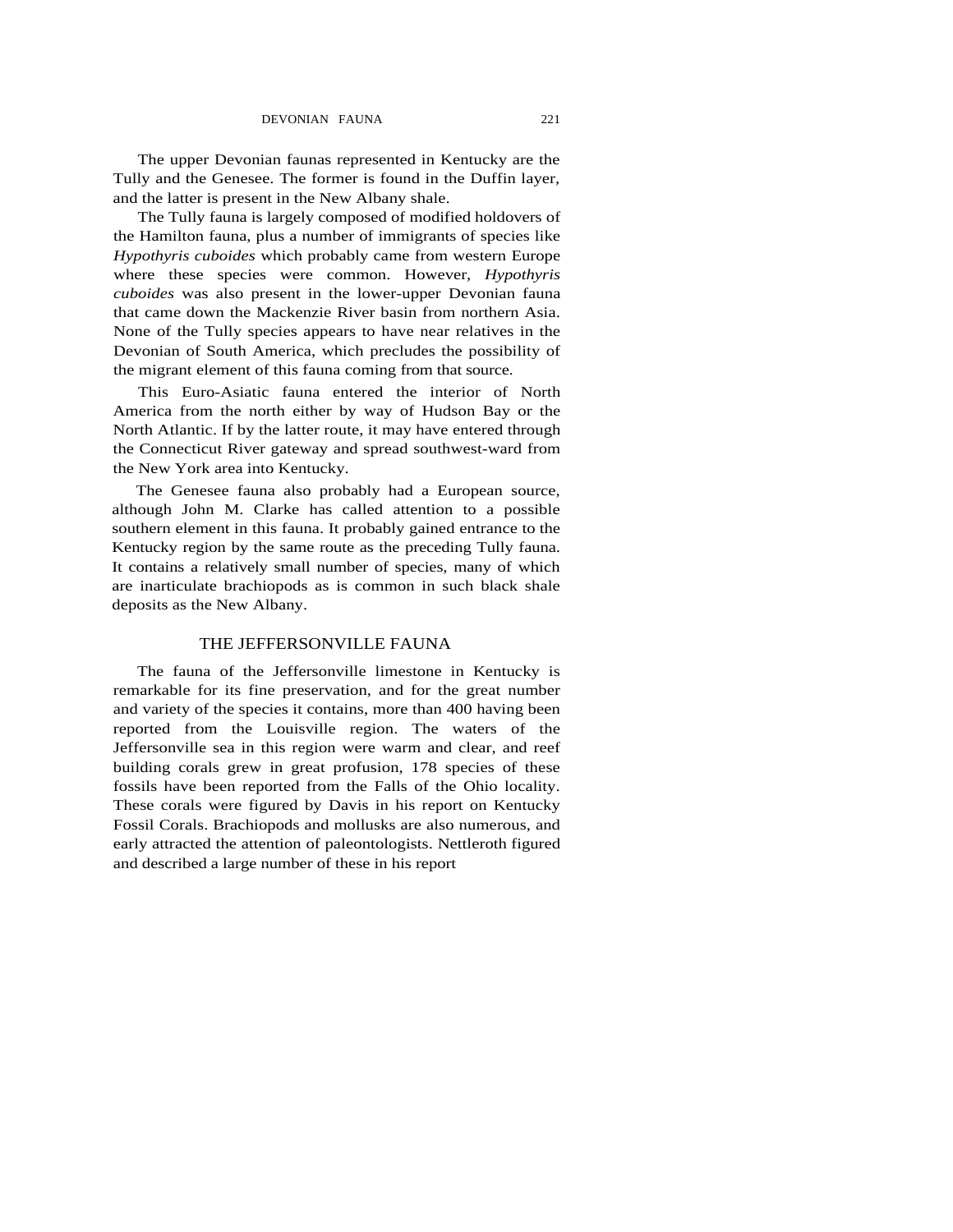entitled Kentucky Fossil Shells, published by the Kentucky Geological Survey. Hall and Ulrich have studied the bryozoa fauna. Ulrich has described the ostracods of this limestone; and Kindle has studied the trilobites.

Charles Butts<sup>1</sup> has compiled the following list of species that have been reported from the Jeffersonville limestone of this region, and several of the more common and characteristic species of this fauna are figured on Plates XXVII-XXIX of this paper.

List of Fossils from the Jeffersonville Limestone

CORALS

Acrophyllum clarki Davis A. ellipticum Davis A. oneidaense Billings Alveolites constans Davis A. minimus Davis A. mordax Davis A. squamosus Billings Aulacophyllum conigerum Davis A. insigne Davis A. mutabile Davis A. parvum Davis A. sulcatum D'Orbigny A. unguloideum Davis Aulopora cornuta Billings A. culmula Davis A. edithana Davis A. procumbens Davis A. serpens Goldfuss Blothrophyllum approximatum Nicholson B. cinctutum Davis B. corium Davis B. decorticatum Billings B. liratum Davis B. louisvillense Davis B. parvulum Davis B. sessile Davis B. zaphrentiforme Davis Chonophvllum magnificum Billings C. multiplicatum Davis Cladopora acupicta Davis C. alpenensis Rominger C. aspera Rominger C. billingsi? Rominger C. bifurca Davis C. crassa Davis C. cryptodens Billings C. dentata Davis C. desquamata Davis C. dispansa Davis C. expatiata Rominger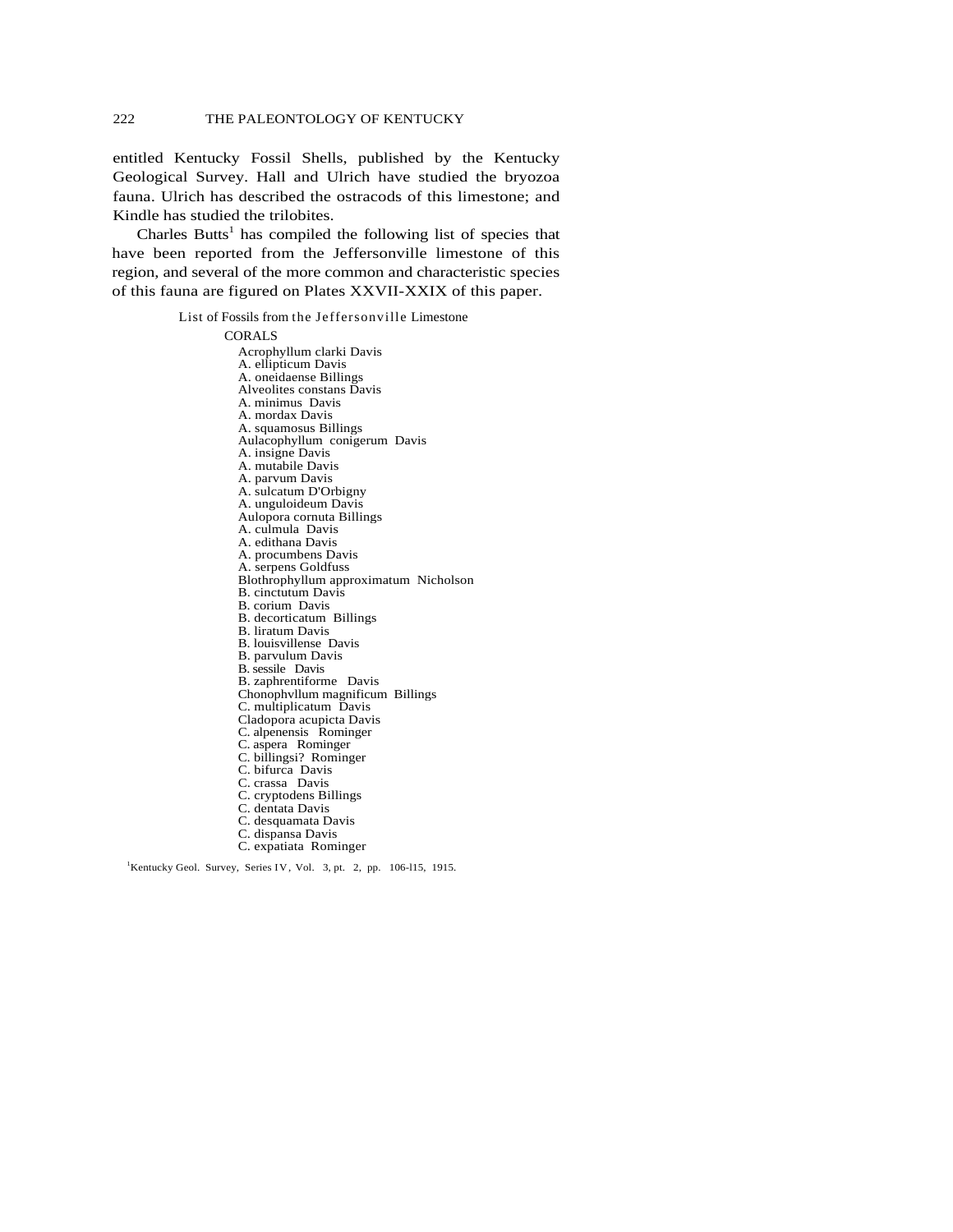C. fibrata Davis C. francisci Davis C. gracilis Davis C. imbricata Rominger C. iowaensis Owen C. labiosa Billings C. pinguis Rominger C. pulchra Rominger C. radula Davis C. ricta Davis C. rimosa Rominger C. robusta Rominger C. roemeri? C. tela Davis Cyathophyllum brevicorne Davis C. coralliferum? Davis C. corniculum Lesueur C. (Acervularia) davidsoni Edwards and Haime C. detextum Davis C. fimbriatum Davis C. flos Davis C. greeni Davis C. ligatum Davis C. multigemmatum Davis C. oedipus Davis C. ovoideum Davis C. pocillum Davis C. pumilus Davis C. robustum Hall C. rugosum Hall C. winchelli Davis Cystiphyllum cicatriciferum Davis C. cayugaense? Davis C. edwinanum Davis C. grande Billings C. hispidum Davis C. limbatum Davis C. lineatum Davis C. nettelrothi Davis C. os Davis C. plicatum Davis C. squamosum Nicholson C. sulcatum Hall C. theissi Davis C. tumidosum Davis C. vesiculosum Goldfuss Dendropora elegantula Billings D. proboscidalis Rominger Diphyphyllum bellis Davis D. coagulatum Davis D. coalescens Davis D. conjunctum Davis D. gigas Rominger D. panicum Davis D. strictum Edwards and Haime D. verneuilianum Edwards and Haime Drymopora (Syringopora) commensalis Davis D. (Syringopora) fascicularis D. (Syringopora) intermedia Nicholson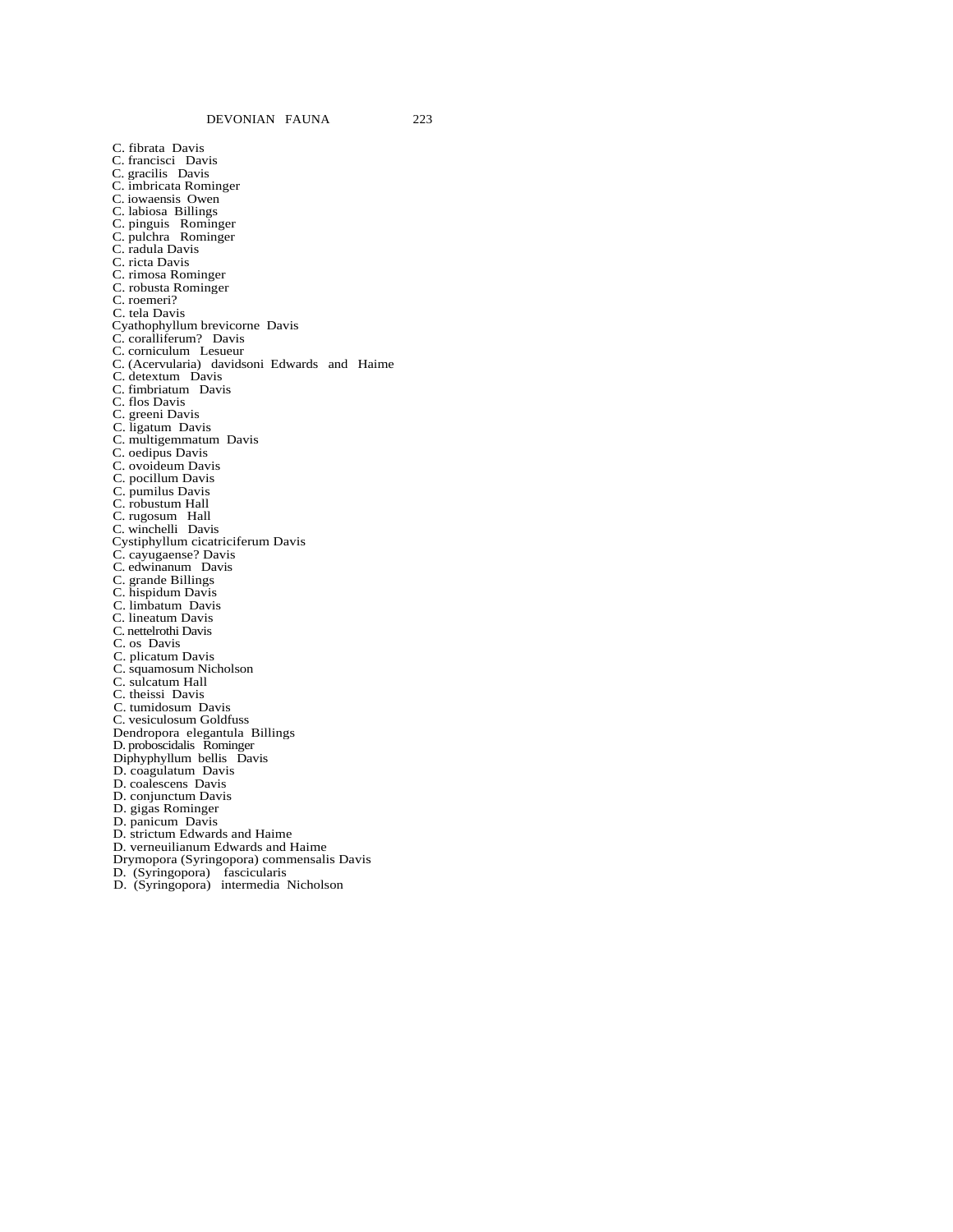D. (Syringopora) nobilis Billings Eridophyllum arundinaceum Billings E. simcoense Billings Favosites amplissimus Davis F. arbor Davis F. baculus Davis F. canadensis Billings F. cariosus Davis F. clausus Rominger F. clelandi Davis F. convexus Davis F. cymosus Davis F. digitatus Rominger F. emmonsi Rominger F. epidermatus Rominger F. frutex Davis F. fustiformis Davis F. hemisphericus and varieties Troost F. impeditus Davis F. intertextus Rominger F. limitaris Rominger F. mundus Davis F. ocellatus Davis F. pirum Davis F. proximus Davis F. quercus Davis F. radiatus Rominger F. radiciformis Rominger F. ramulosus Davis F. spiculatus Davis F. tuberosus Hadrophyllum d'Orbignyi Edwards and Haime Heliophyllum (Cyathophyllum) colligatum Billings H. (Cyathophyllum) exigum Billings H. (Cyathophyllum) halli Edwards and Haime H. (Cyathophyllum) infoveatum Davis H. (Cyathophyllum) multicrena Davis Michelinia clappi M. corrugata Davis M. cylindrica Edwards Platyaxum (Cladopora, Pachypora) canadense Rominger P. corioideum Davis P. fischeri Billings P. foliatum Davis P. turgidum Billings P. undosum Davis Procteria michelinoidea Davis P. papillosa Davis Ptychophyllum coniferum Davis P. diaphragma Davis P. tropeum Davis P. typicum Davis Romingeria incrustans Davis R. umbellifera Billings R. uva Davis Striatopora alba Davis S. linnaeana Billings Syringopora bouchardi Nicholson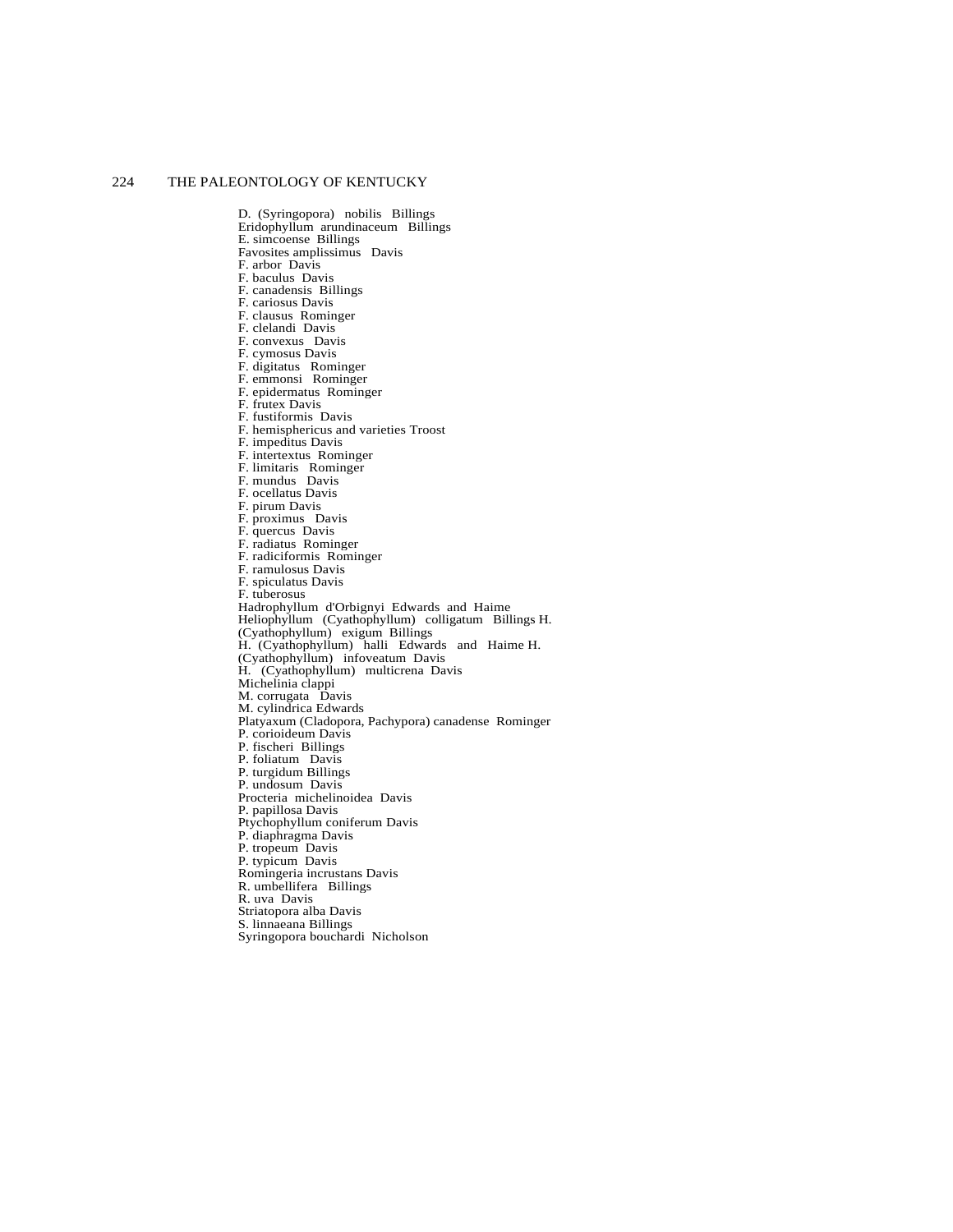S. hisingeri Billings S. perelegans Billings S. straminea Davis S. tabulata Edwards and Haime S. tubiporoides Yandell and Shumard Thecia ramosa Rominger Zaphrentis compressa Edwards Z. (Cleisophyllum) conigera Billings Z. exilis Davis Z. gigantea Lesuer Z. greenana Davis Z. immanis Davis Z. linneyi Davis Z. macconathi Davis Z. nodulosa Rominger Z. prolifica Billings Z. rafinesque Edwards and Haime Z. romingeri Davis Z. torquata Davis Z. trigemma Davis Z. yandelli E. and H. ECHINODERMATA Ancyrocrinus spinosus Hall Codaster americanus Shumard C. pyramidatus Shumard Dolatocrinus lacus Lyon D. marshi Lyon Megistocrinus knappi Lyon and Casseday M. spinulosus Lyon Nucleocrinus angularis Lyon N. greeni Miller and Gurley N. venustus Miller and Gurlev N. verneuili Troost Poteriocrinus cylindricus Lyon P. simplex Lyon BRYOZOA Botryelopora socialis Nicholson Buskopora bistriata Hall B. dentata Ulrica B. pyriformis Hall Chaetetes ponderosus Hall C. tenuis Hall Clonopora semireducta Hall Coscinium cribriforme Prout Cystopora geniculata Hall Cystodictya gilberti Meek C. ovatipora Hall C. vermicula Hall Dekayia devonica Ulrich Discotrypa devonica Ulrich Eridopora clivulata Hall E. denticulata Hall Fenestella aequalis Hall F. cultrata Hall F. curvijunctura Hall F. depressa Hall F. perplexa Hall F. proutana Miller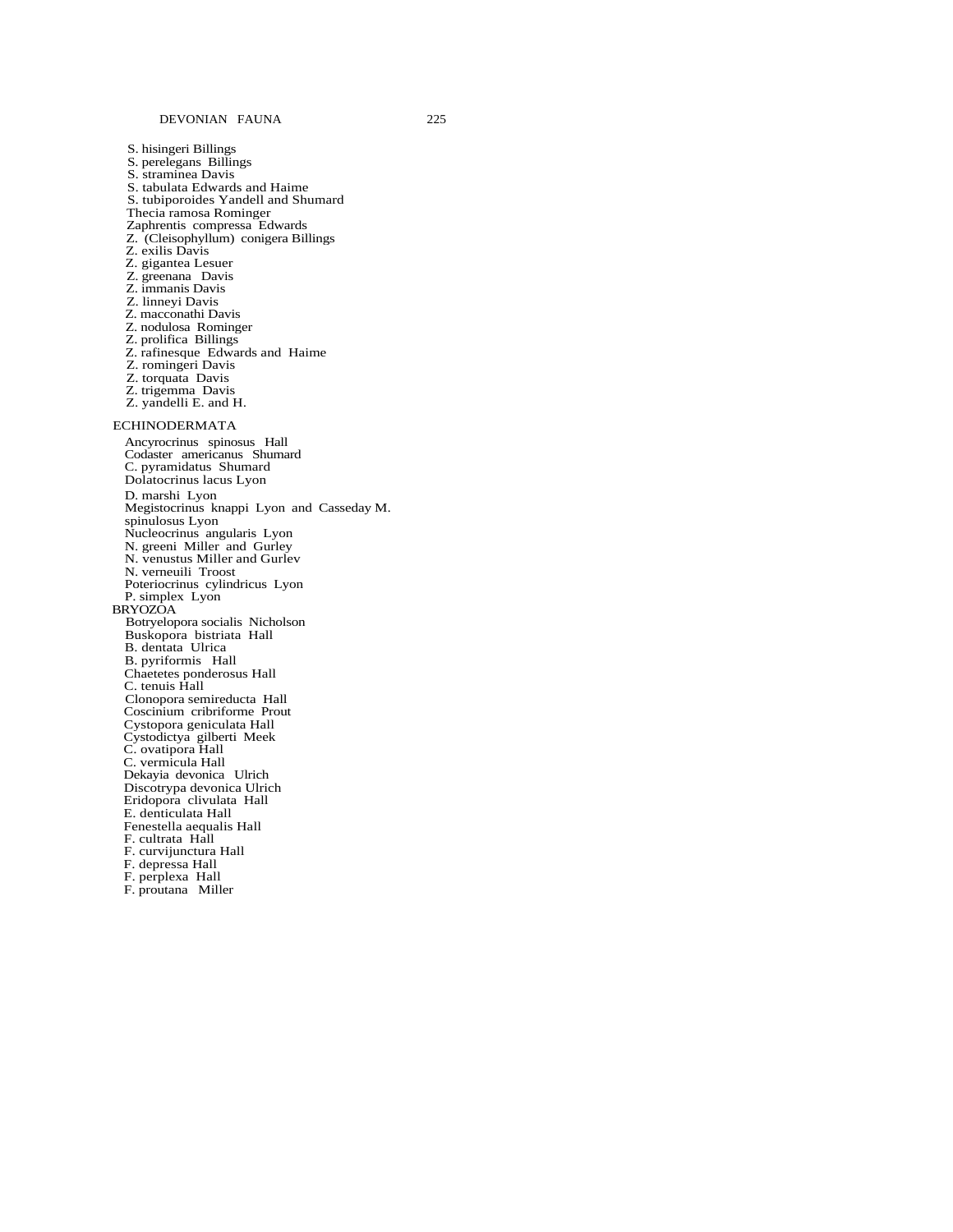F. pulchella Ulrich F. serrata Hall F. singularitas Hall F. stellata Hall F. tenella Hall F. variapora Hall F. verrucosa Hall Fenestrapora infraporosa Ulrich Fistulipora alternata Hall F. conulata Hall F. geometrica Hall F. granifera Hall F. normalis Ulrich F. ovata Hall F. subcava Hall F. substellata Hall Glossotrypa paliformis Hall Hederella adnata Davis H. canadensis Nicholson H. cirrhosa Hall Helicopora ulrichi Claypole Hemitrypa cribosa Hall Hernodia humifusa Hall Intrapora puteolata Hall Lichenotrypa longispina Hall Lioclema intercellatum Hall Orthopora regularis Hall O. rhombifera Hall Phractopora cristata Hall Phyllopora aspera Ulrich Polypora aculeata Hall P. blandida Ulrich P. celsipora minor Hall P. intermedia Prout P. laevistriata Hall P. levinodata Hall P. quadrangularis Hall P. striatopora Hall P. shumardi Prout P. submutans Hall P. transversa Ulrich Prismopora spasipora Hall P. triquetra Hall Ptiloporella bifurca Ulrich Reteporidra adnata Hall Rhombopora lineinoides Ulrich R. lineinoides-humilis Ulrich Scalaripora scalariformis Hall S. subconcava Hall Selenopora circincta Hall S. complexa Hall Semicoscinium biimbricatum Hall S. biserrulatum Hall S. interruptum Hall S. latijuncturum Hall S. lunulatum Hall S. permarginatum Hall S. planodorsatum Ulrich S. rhomboideum Prout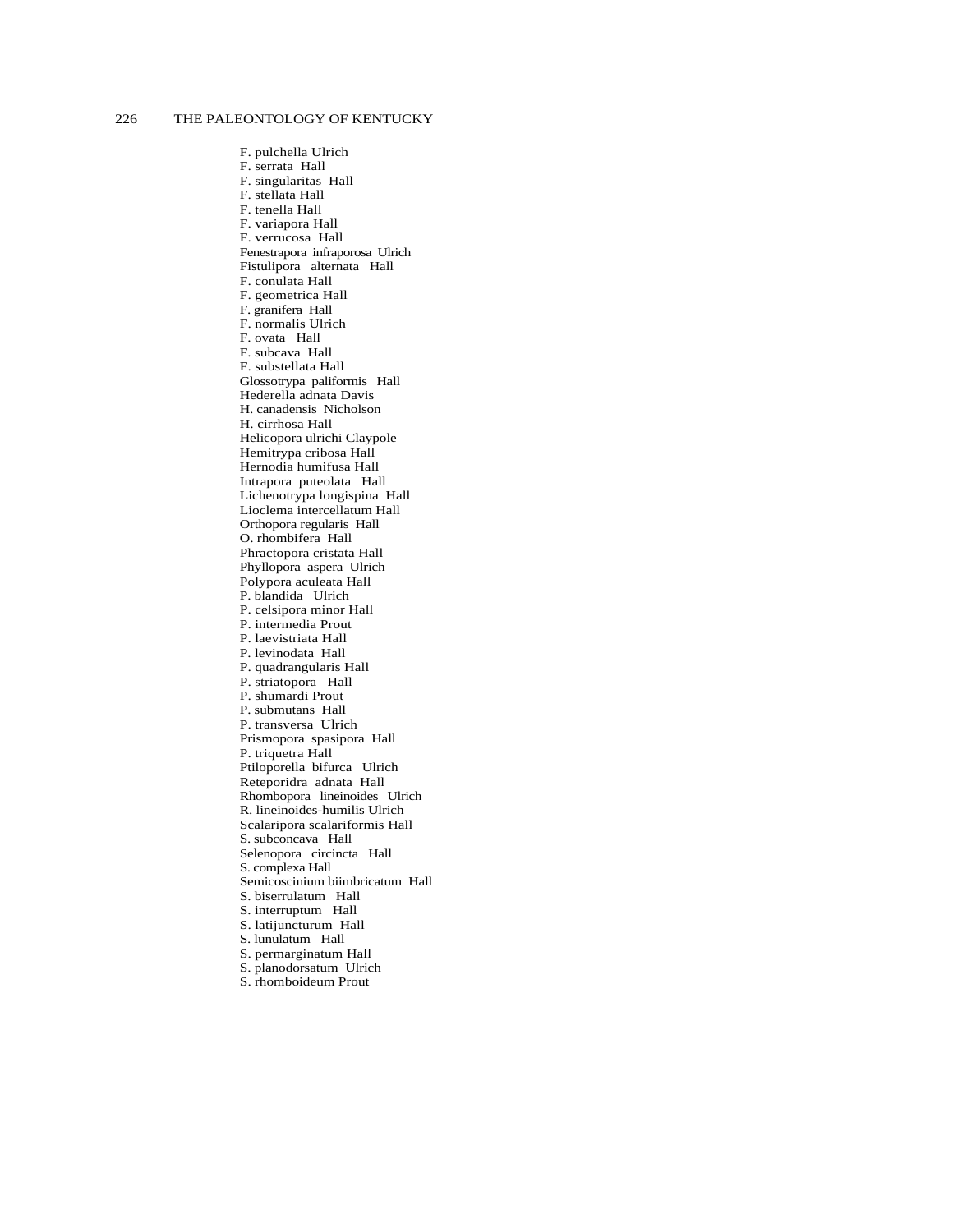S. semirotundum Hall S. tortum Hall S. tuberculatum Prout Strotopora perminuta Ulrich Thamniscus nanus Hall Trematella annulata Hall T. arborea Hall Unitrypa acaulis Hall U. anonyma Hall U. fastigata Hall U. tegulata Hall

#### BRACHIOPODA

Athyris fultonensis Swallow *=* A. vittata Atrypa ellipsoida Nettelroth A. reticularis Linnaeus Camarotoechia carolina Hall C. tethys Billings Chonetes mucronatus Hall Cranaena (Terebratula) romingeri Hall Cyrtina crassa Hall Eunella (Terebratula) harmonia Hall E. (Terebratula) lincklaeni Hall Meristella nasuta Conrad Nucleospira concinna Hall Parazyga (Trematospira) hirsuta Hall Pentamerella arata Conrad P. pavilionensis Hall P. thusnelda Nettleroth Pholidostrophia iowaensis Owen = Strophodonta nacrea Productella semiglobosa. Nettelroth Rhynchonella louisvillensis Nettelroth R. tenuistriata Nettleroth Schuchertella (Streptorhynchus) chemungensis arctistriata Hall Spirifer acuminatus Conrad S. arctisegmentum Hall S. audaculus Conrad S. davisi Nettelroth S. divaricatus Hall S. duodenarius Hall S. fornacula Hall S. gregarius Hall S. grieri Hall S. raricosta Hall S. segmentum Hall S. varicosus Hall Stropheodonta demissa Conrad S. hemispherica Hall S. inequistriata Conrad S. perplana Conrad S. plicata Hall Terebratula jucunda Hall

#### PELECYPODS

Actinopteria boydi Conrad Aviculopecten fasciculatus Hall A. pecteniformis Conrad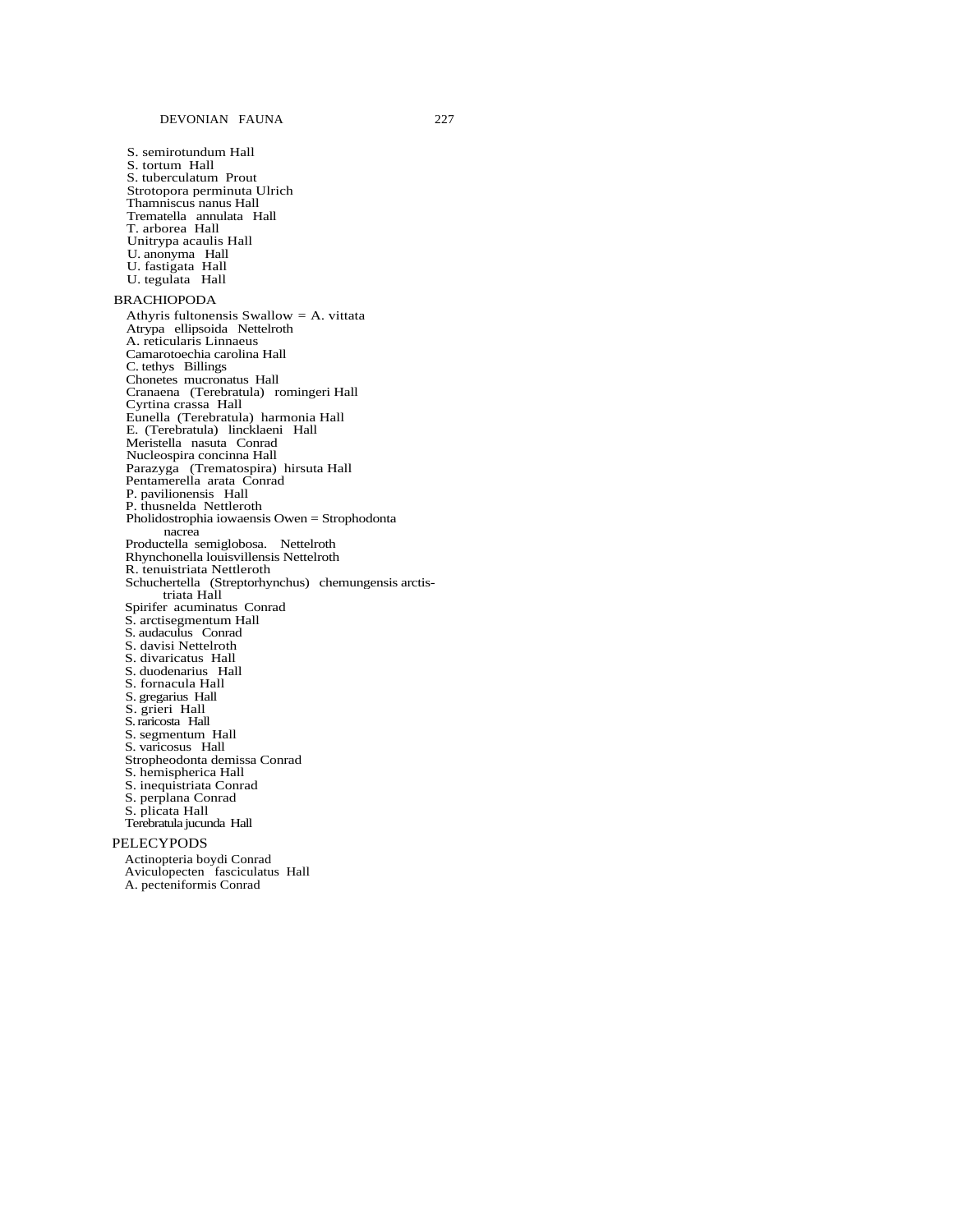A. princeps Conrad Conocardium cuneus Conrad Cypricardinia cataracta Conrad Glyptodesma cancellata Nettleroth Glyptodesma occidentale Hall Goniophora truncata Hall Modiomorpha affinis Hall M. mytiloides Conrad Paracyclas elliptica Hall

#### **GASTROPODS**

Bucania devonica Hall and Whitfield Callonema bellatulum Hall C. clarki? C. imitator Hall and Whitfield Cyclonema multilirata Hall Murchisonia desiderata Hall Platyceras bucculentum Hall P. compressum Nettelroth P. conicum Hall P. dumosum Conrad P. dumosum var rarispinum Hall P. erectum Hall P. milleri Nettelroth P. multispinosum Meek P. rictum Hall P. symmetricum Hall P. thetis Hall P. ventricosum Conrad Platyostoma turbinatum Hall Pleuronotus (Euomphalus) decewi Billings Pleurotomaria arabella Nettelroth P. lucina Hall P. procteri Nettelroth P. sulcomarginata Conrad Strophostylus varians Hall Trochonema rectilatera Hall T. yandellana Hall and Whitfield Turbo shumardi De Verneuil

# **CEPHALOPODS**

Gomphoceras sp Goniatites discoideus Hall Gyroceras inelegans Meek

#### OSTRACODS

Leperditia subrotunda Ulrich Isochilina rectangularis Ulrich Aparchites inornatum Ulrich Beyrichia lyoni Ulrich B. kolmodini Jones Ctenobolbina spinulosa Ulrich C. armata Ulrich C. cavimarginata Ulrich C. insolens Ulrich C. papillosa Ulrich C. informis Ulrich C. antespinosa Ulrich Kirkbya subquadrata Ulrich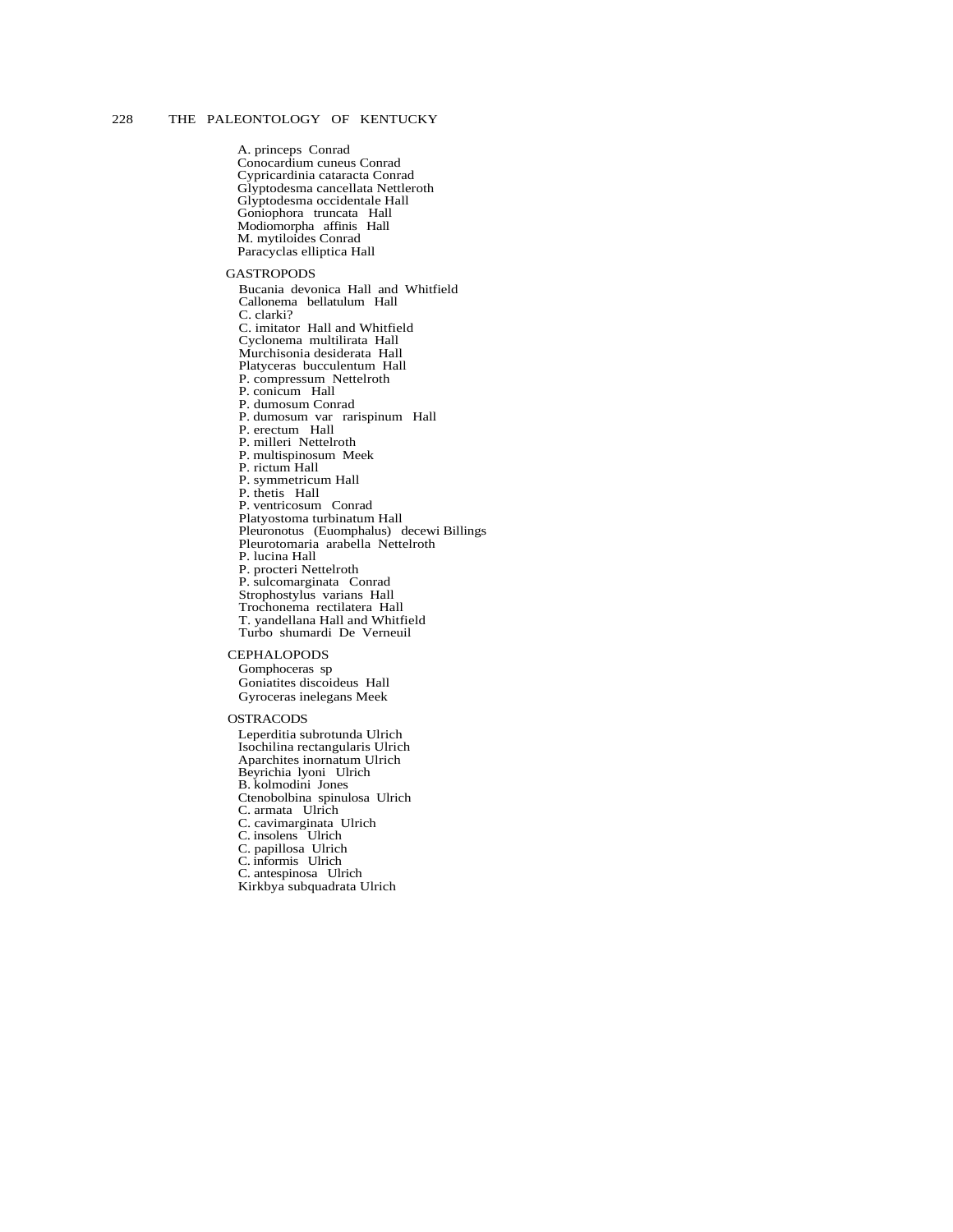K. parallela Ulrich K. semimuralis Ulrich K. cymbula Ulrich K. germana Ulrich Bollia ungula Jones B. obesa Ulrich Halliella retifera Ulrich Octonaria stigmata Ulrich O. stigmata var. loculosa Ulrich O. ovata Ulrich O. clavigera Ulrich Bythocypris devonica Ulrich B. punctulata Ulrich B. indianensis Ulrich Pachydomella tumida Ulrich B. punctostriata Ulrich B. punctostriata var. curta Ulrich B. pulchella Ulrich TRILOBITES Calymene platys Green Dalamanites (Odontocephalus) aegeria Hall D. anchiops Green D. aspectans Conrad D. helena Hall D. pleuroptyx Green D. selenurus Hall and Clarke Lichas sp. Phacops cristata Hall P. cristata var. pipa Hall and Clarke P. rana Green Proetus canaliculatus Hall and Clarke P. clarus Hall P. crassimarginatus Hall P. microgemma Hall and Clarke

THE SELLERSBURG FAUNA.

In the vicinity of Louisville the Sellersburg fauna is separable into the Silver Creek below and the Beechwood fauna above. The number of species in the Silver Creek fauna is much smaller than that in the Beechwood, but the number of individuals of the species is commonly more numerous.

THE SILVER CREEK FAUNA. The species making up the Silver Creek fauna in the vicinity of Louisville include the following: *Zaphrentis sp.,* a few fragmentary byrozoa, *Athyris vittata, Atrypa reticularis, A. spinosa, Chonetes yandellanus, Cyrtina hamiltonensis, C. hamiltonensis* var. *recta, Eunella lincklaeni, Glossina (Lingula) triangulata, Meristella haskinsi, Spirifer byrnesi, S. fornacula, S. oweni, S. varicosus, Stropheodonta concava, S. (Leptostrophia) perplana, Tropidoleptus*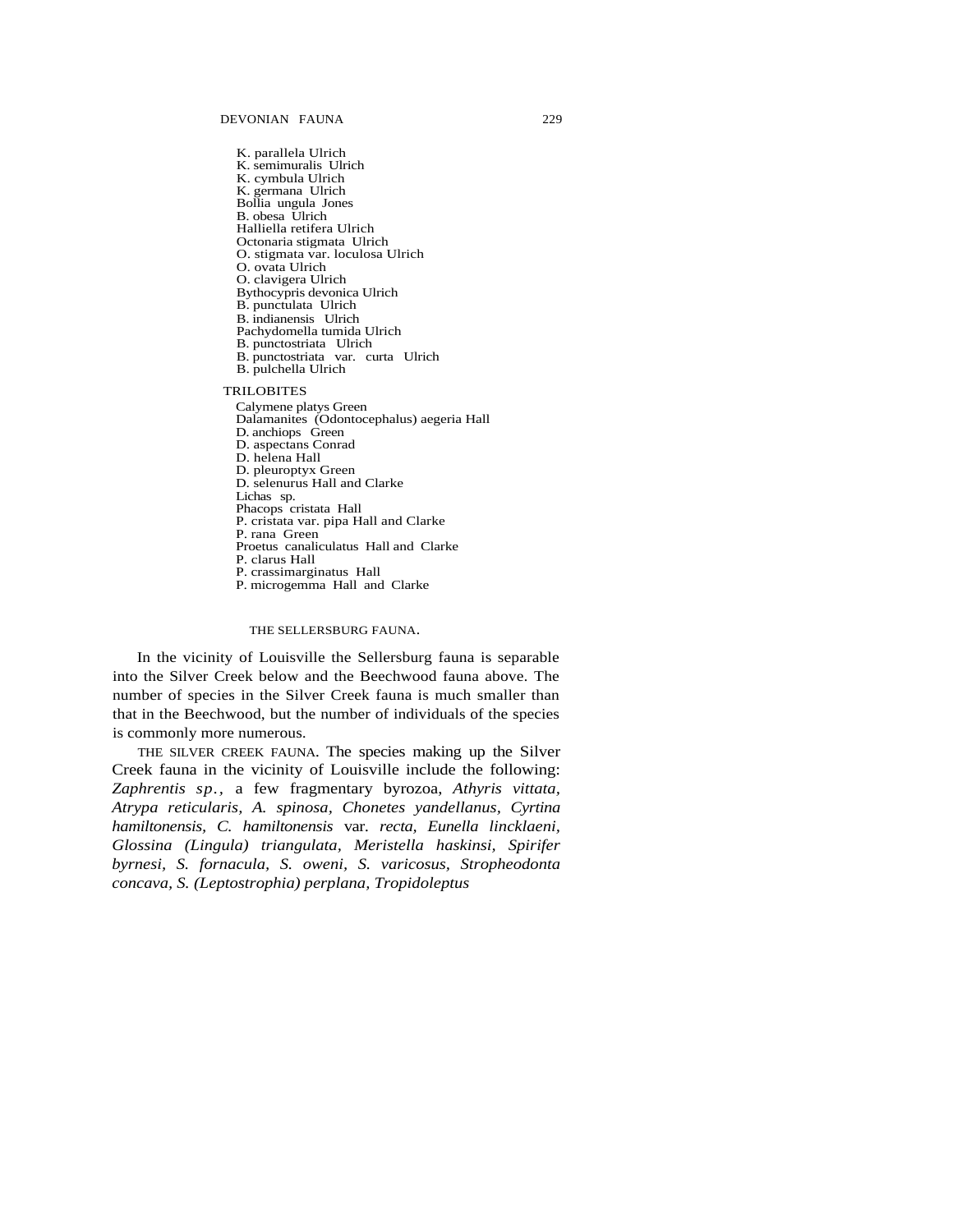*carinatus, Aviculopecten crassicostatus, Paracyclas elliptica, P. lirata, Polyphemopsis louisvillae,* and *Nautilus maximus.*

A few of the more common and diagnostic of these species are figured on Plate XXX of this paper.

THE BEECHWOOD FAUNA. The Beechwood fauna is much larger than that of the Silver Creek, although the thickness of the rocks from which it is obtained in this region is only about half as great, being less than 10 feet. Corals are much more numerous, as are crinoids; and practically all of the classes of fossils in the Silver Creek fauna are represented in the Beechwood by a considerably greater number of species. Charles Butts<sup>2</sup> has prepared the following list of fossils from the Beechwood limestone:

#### **List of Fossils from the Beechwood Limestone Member**

#### **CORALS**

Alveolites goldfussi Billings A. scandularis Davis Antholites speciosus Aulacophyllum conigerum Davis Aulopora cornuta Billings Chonophyllum nanum Davis Cladopora alicornis Davis C. gulielmi Davis C. pinguis Rominger Cyathophyllum ethelanum Davis C. insigne Davis C. pustulosum Davis C. scyphus Rominger C. tornatum Davis C. trauthanum Davis Cystiphyllum americanum Edwards and Haime C. ohioense Nicholson Dendropora alternans Rominger D. neglecta Rominger D. ornata Rominger D. osculata Davis Diphyphyllum (Crepidophyllum) archiaci Billings Drymopora auloporoidea Davis D. frutectosa Davis Favosites cavernosus F. digitatus Rominger F. goodwini Davis F. eximius Davis F. placenta Rominger F. rotundituba Davis Heliophyllum juvene Rominger H. infoveatum Davis Michelinia insignis Rominger

M. plana Davis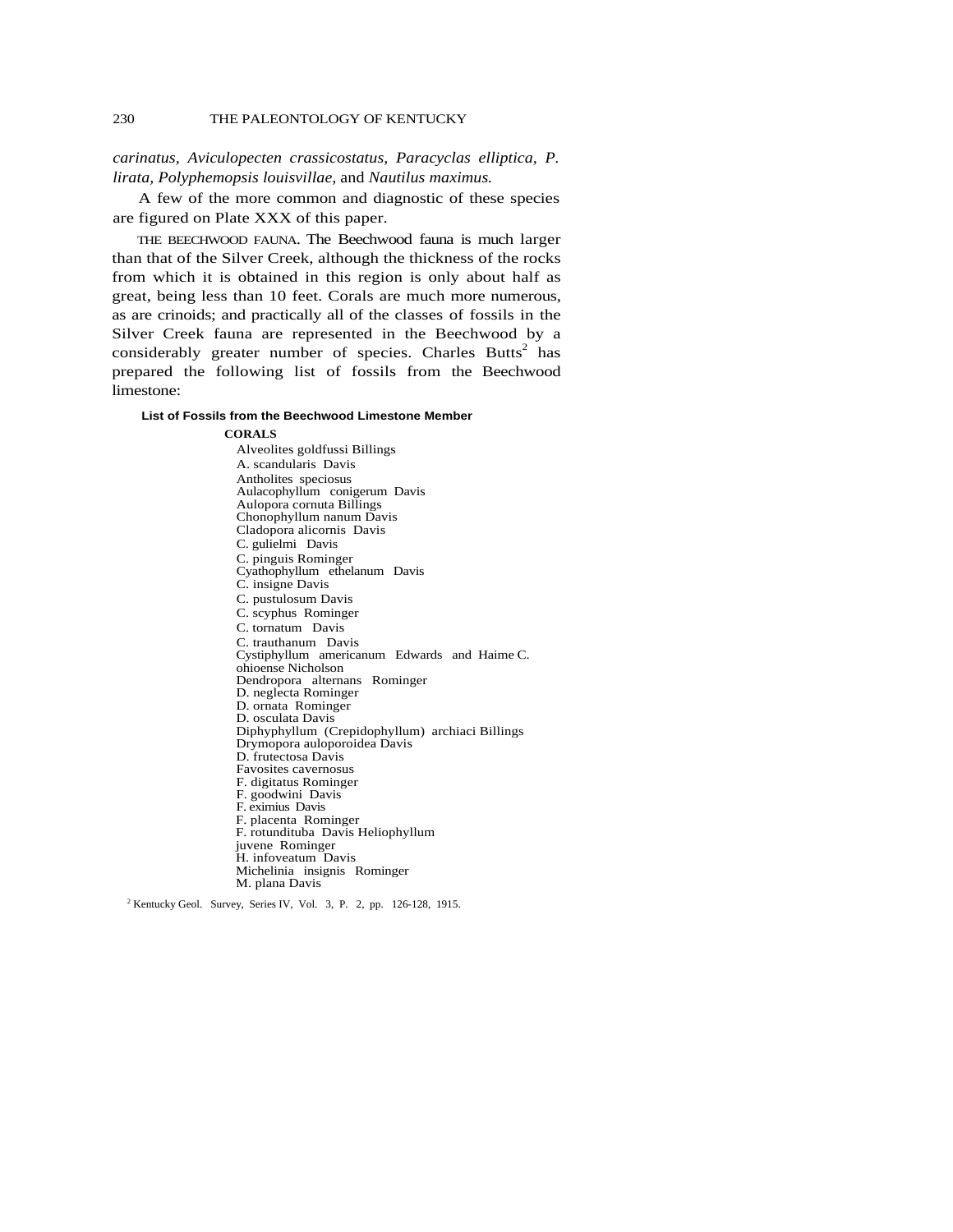Zaphrentis cornalba Davis Z. explanata Davis Z. gallicalcar Davis Z. nettelrothi Davis Z. nodulosa Rominger Z. reynoldsi Davis Z. trigemma Davis Z. ungula Rominger

#### CRINOIDS

Ancyrocrinus bulbosus Hall Dolatocrinus bulbaceus Miller and Gurley D. greeni Miller and Gurley D. tuberculatus Wachsmuth and Springer Gennaeocrinus kentuckiensis Shumard Megistocrinus depressus Hall M. rugosus Lyon and Casseday

#### BRACHIOPODS

Ambocoelia umbonata Conrad Athyris fultonensis Swallow Atrypa spinosa Hall Camarotoechia sappho Hall Centronella glansfagea Hall Chonetes acutiradiatus Hall Crania sheldoni White=C bordini Hall and Whitfield Cyrtina hamiltonensis Hall C. hamiltonensis var recta Hall Delthyris (Spirifer) sculptilis Hall Orbiculoidea (Discina) doria Hall Pentagonia (Meristella) unisulcata Conrad Pholidostrophia iowaensis Owen Productella spinulicosta Hall Rhipidomella (Orthis) goodwini Nettleroth R. (Orthis) livia Billings R. (Orthis) vanuxemi Hall Schizophoria (Orthis) striatula Schlotheim Schuchertella chemungensis arctistriatus Hall (Streptorhynchus arctostriata Nettelroth) Spirifer audaculus Conrad S. hobbsi Nettelroth S. macconathi Nettelroth S. oweni Hall = Spirifer granulosus S. segmentum Hall S. varicosus Hall

Stropheodonta concava Hall

S. demissa Conrad

S. perplana Conrad

#### PELECYPODS

Aviculopecten princeps Clinopistha antiqua Meek C. striata Nettelroth C. subnasuta Hall and Whitfield Grammysia gibbosa Hall and Whitfield Limoptera cancellata Hall Modiomorpha affinis Hall M. alta Conrad M. charlestowensis Nettelroth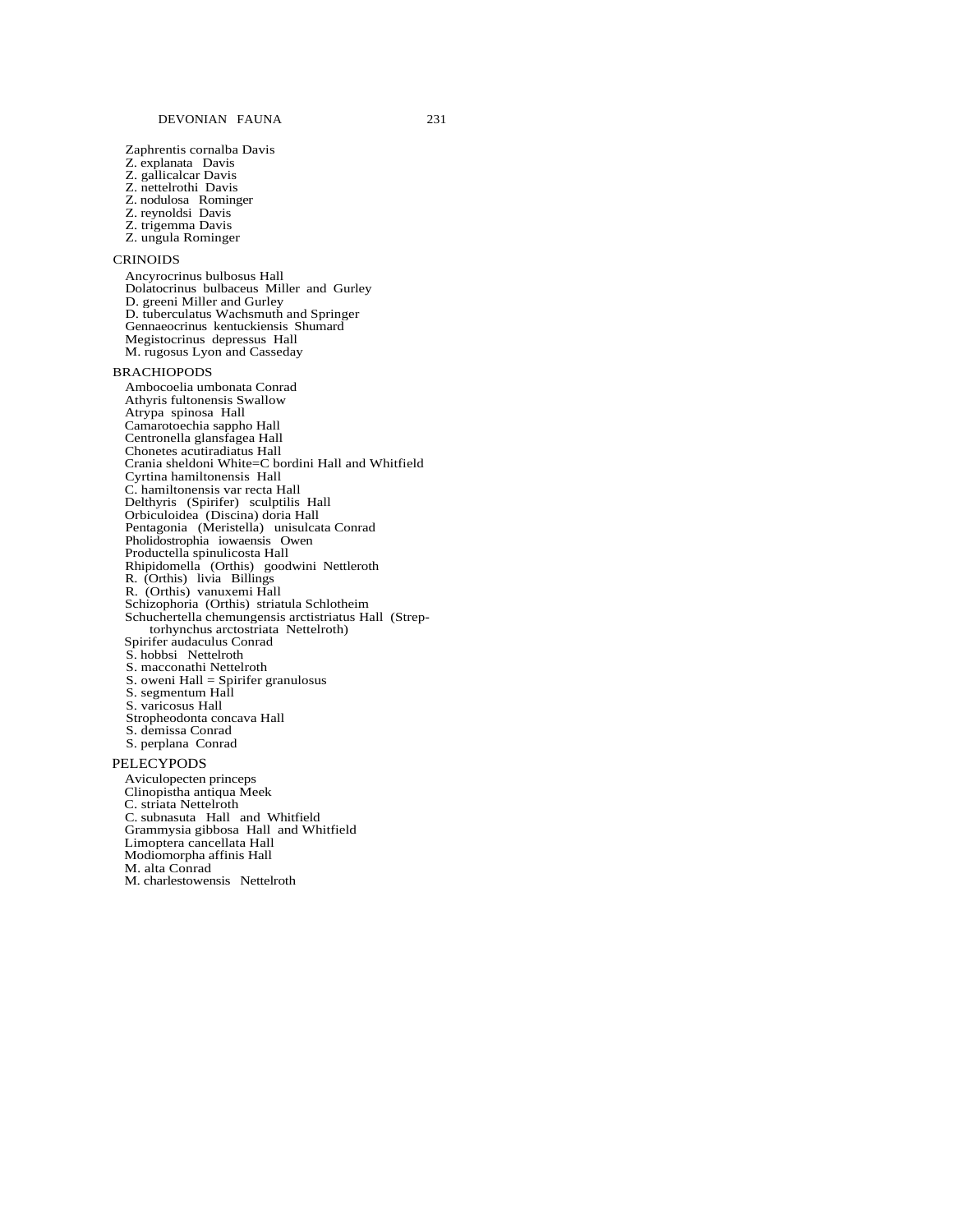M. concentrica Conrad M. mytiloides Conrad Nucula herzeri Nettleroth N. neda Hall and Whitfield N. niotica Hall and Whitfield Paracyclas elongata Nettelroth P. ohioensis Meek Ptychodesma knappiana Hall Yoldia valvulus Hall and Whitfield

#### GASTROPODS

Bellerophon leda Hall Euomphalus sampsoni Nettelroth Loxonema hamiltoniae Hall L. hydraulicum Hall and Whitfield L. laeviusculum Hall L. rectistriatum Hall Platyceras conicum Hall P. dumosum Conrad P. echinatum Hall P. rarispinum Hall P. lineatum Conrad **PTEROPODS** 

Tentaculites scalariformis Hall

#### CEPHALOPODS

Gomphoceras oviforme Hall G. turbiniforme Meek and Worthen

#### OSTRACODS

Kirkbya sp.?

#### TRILOBITES

Dalmanites calypso Hall and Clarke Phacops rana Green Proetus macrocephalus Hall

### THE BOYLE FAUNA

Foerste proposed the name Boyle limestone for the middle Devonian limestone along the east side of the Cincinnati anticline because this limestone appeared to furnish an equivocal fauna containing a mixture of Onondaga and Hamilton species. The following species have been reported as from the middle Devonian limestone on the east side of the Cincinnati axis and hence make up the Boyle fauna:

#### **List of Fossils from the Boyle Limestone**

#### CORALS

Amplexus yandelli Ed. and H. Blothrophyllum cinctutum Davis B. decorticatum Billings B. houghtoni Davis B. zaphrentiforme Davis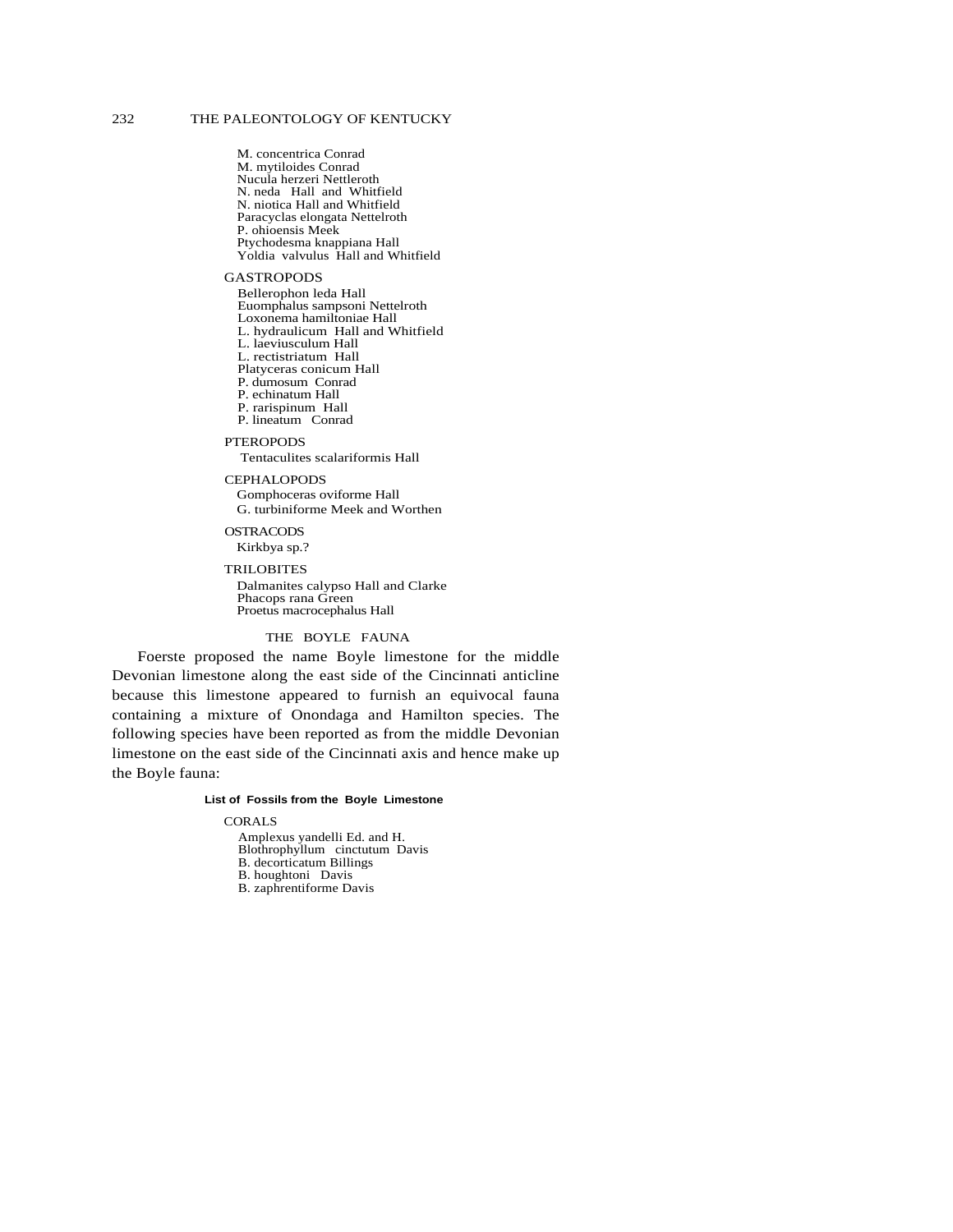Cyathophyllum sp. Cytiphyllum americanum Ed. and H. Favosites epidermatus Rominger F. eximius Davis F. goodwini Davis F. limitaris Rominger F. placenta Rominger Heliophyllum halli Ed. and H. H. osculatum Michelinia insignis Rominger M. plana Davis Phillipsastrea gigas Billings Syringopora sp. Trachypora ornata Davis Zaphrentis gigantea Lesueur Z. prolifica Billings Z. sp.

#### CRINOIDEA

Dolatocrinus sp. Megistocrinus sp.

#### BRACHIOPODA

Ambocoelia umbonata Conrad Athyris spiriferoides Hall A. vittata Hall Atrypa reticularis Linn Camarotoechia cf. carolina C. horsfordi Hall C. sappho Hall Centronella glansfagea Hall Chonetes coronatus Conrad C. yandellanus Hall Crania favincola Cyclorhina nobilis Hall Cyrtina hamiltonensis Hall Delthyris sculptilis Hall Eunella harmonia Hall Lingula sp. Orbiculoidea cf. doria Hall O. cf. media Hall Pentagonia unisulcata Conrad Pentamella arata Conrad P. pavilonensis Hall Productella spinulicosta Hall Reticularia fimbriata Conrad Rhipidomella cf. livia Billings R. vanuxemi Hall Schuchertella chemungensis var arctistriata Hall Spirifer byrnesi Nettelroth S. fornacula Hall S. granulosus Conrad S. grieri Hall S. manni Hall S. segmentum Hall S. varieosus Hall Stropheodonta concava Hall S. demissa Conrad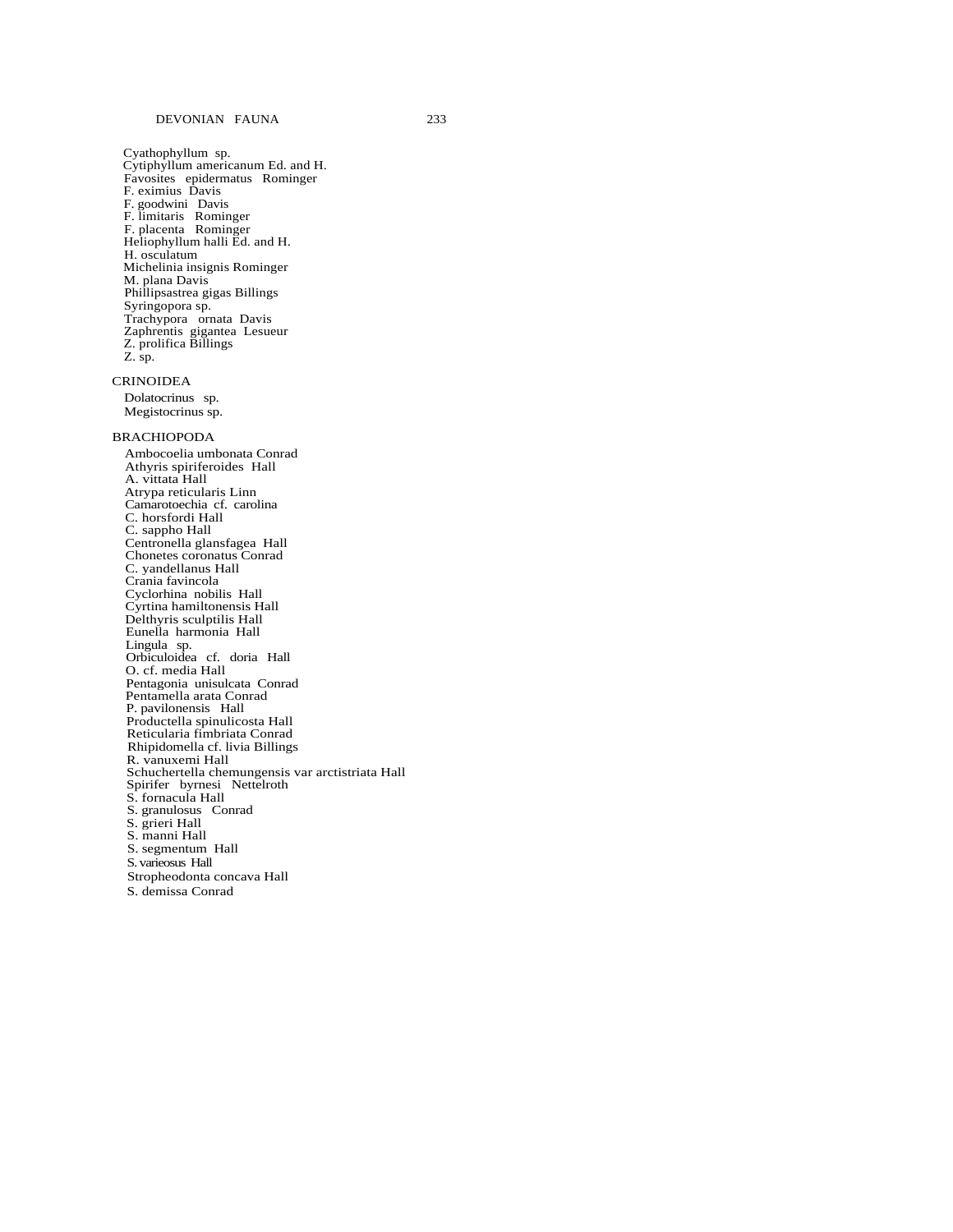S. (Leptostrophia) perplana Conrad Tropidoleptus carinatus (Conrad)

#### PELECYPODA

Actinopteria cf. boydi Conrad Aviculopecten cf. princeps Conrad Conocardium sp. Cypricardinia cf. indenta Conrad Platyceras bucculentum Hall P. carinatum Hall P. conicum Hall P. sp. Platyostoma lineatum Conrad Strophostylus varians Hall

PTEROPODA Tentaculites bellulus Hall

#### CEPHALPODA

Orthoceras sp.

#### TRILOBITA

Phacops rana Green Proetus cf. clarus

It will be seen from the above list of species that the Boyle fauna is quite distinctly that of the Hamilton.

### THE CASEY FAUNA

Along the south and southeast side of the Blue Grass region the writer has distinguished a cherty limestone resting in apparent, unconformity on the Beechwood limestone or its equivalent in that region, to which the name Casey limestone was applied. The fauna of this upper-middle Devonian limestone in this region is not large, nor is it distinctly different from that of the Boyle limestone in the same region as may be seen from the following list of fossils from this limestone: *Favosites eximius, F. goodwini, F. cf. epidermatus, Ambocoelia umbonata, Pentamerella pavilionensis, Productella spinulicosta, Reticularia fimbriata, Rhipidomella vanuxemi, Spirifer segmentum, S. varicosus, Stropheodonta concava, Platyostoma lineatum.*

The fossils of the Casey indicate that the sedimentary break at the base of this limestone was a relatively short one.

#### THE DUFFIN FAUNA

In the Devonian area lying south and southeast of the Bluegrass region, on the east side of the Cincinnati anticline, Foerste has distinguished as the Duffin layer or bed a more or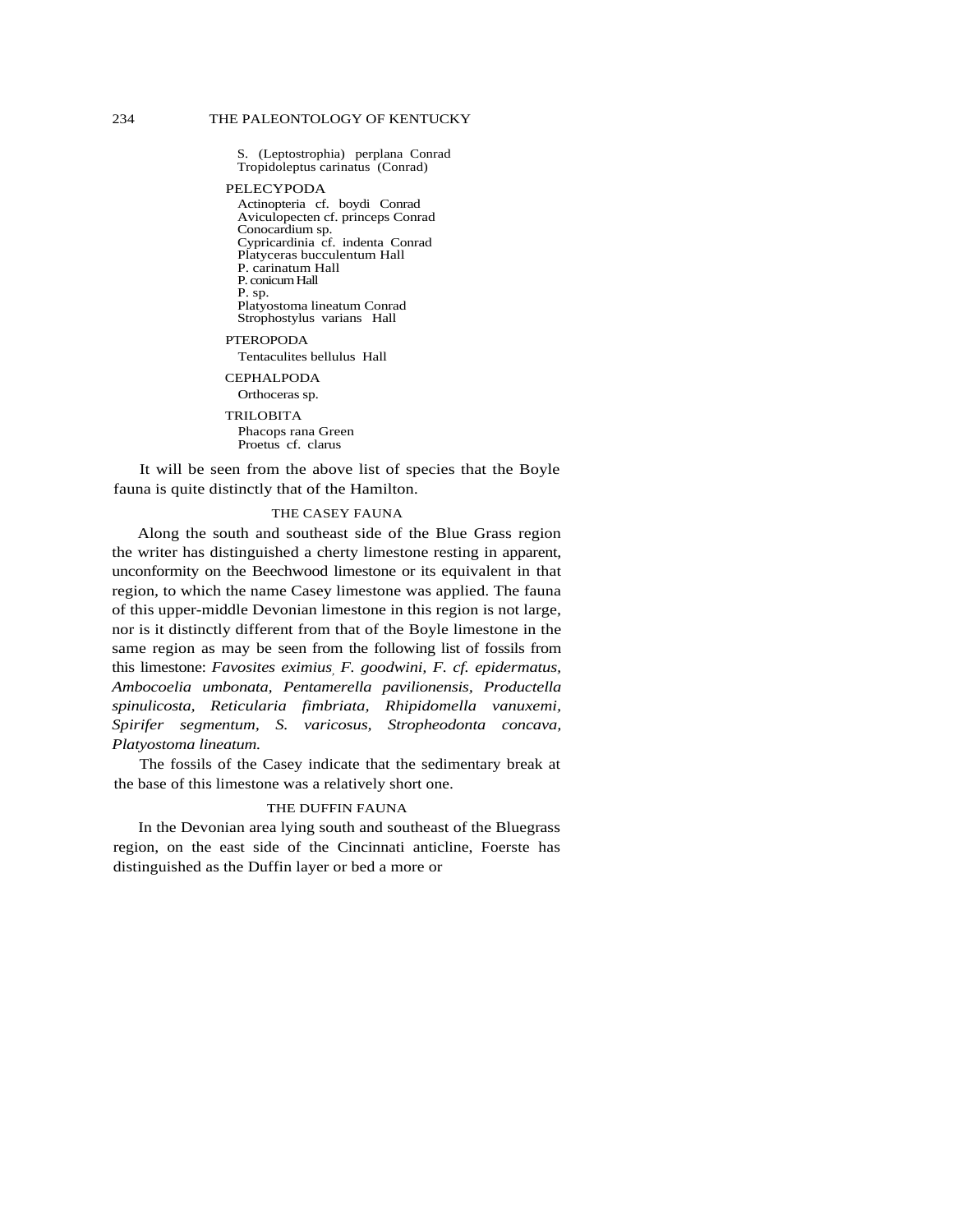DEVONIAN FAUNA 235

less dolomitic limestone lying immediately below the New Albany shale, and unconformable on the middle Devonian limestone. In Estill and Powell counties this Duffin bed furnished a Tully fauna, which was also present in lenses or bands of similar limestone that was interbedded with the black New Albany shale for a distance of several feet above the base of that formation. This fauna contained the species *Ambocoelia umbonata, Camarotoechia cf sappho, Camarotoechia sp., Chonetes cf. mucronatus, Coelospira sp., Gypidula cf. comis, Hypothyris cuboides?, Leiorhynchus quadricostatus, Leiorhynchus sp., Martinia subumbona, Spirifer tullius, Spirifer sp.,* and *Strophalosia sp.*

# THE NEW ALBANY FAUNA

The New Albany fauna in Kentucky is mostly of Genesee age. It is most abundant in the lower part of the black shale, but in places several of the species continue a number of feet above the base, and may be found in some places near the top of this formation. The number of species in this fauna is not large, but in places the individual shells are very abundant. The following are the more common species in the New Albany shale: *Polygnathus cf. dubius, Prioniodus armatus, P. cf. radiatus, Leiorhynchus quadricostatus, Lingula ligea, L. spatulata, L. (Lingulipora) williamsana, Lingula sp., Orbiculoidea cf. minuta, Meristella cf. haskinsi, Roemerella cf. grandis, Schizobolus concentricus, Plethospira socialis, Straparollus sp.,* and *Styliola fissurella.*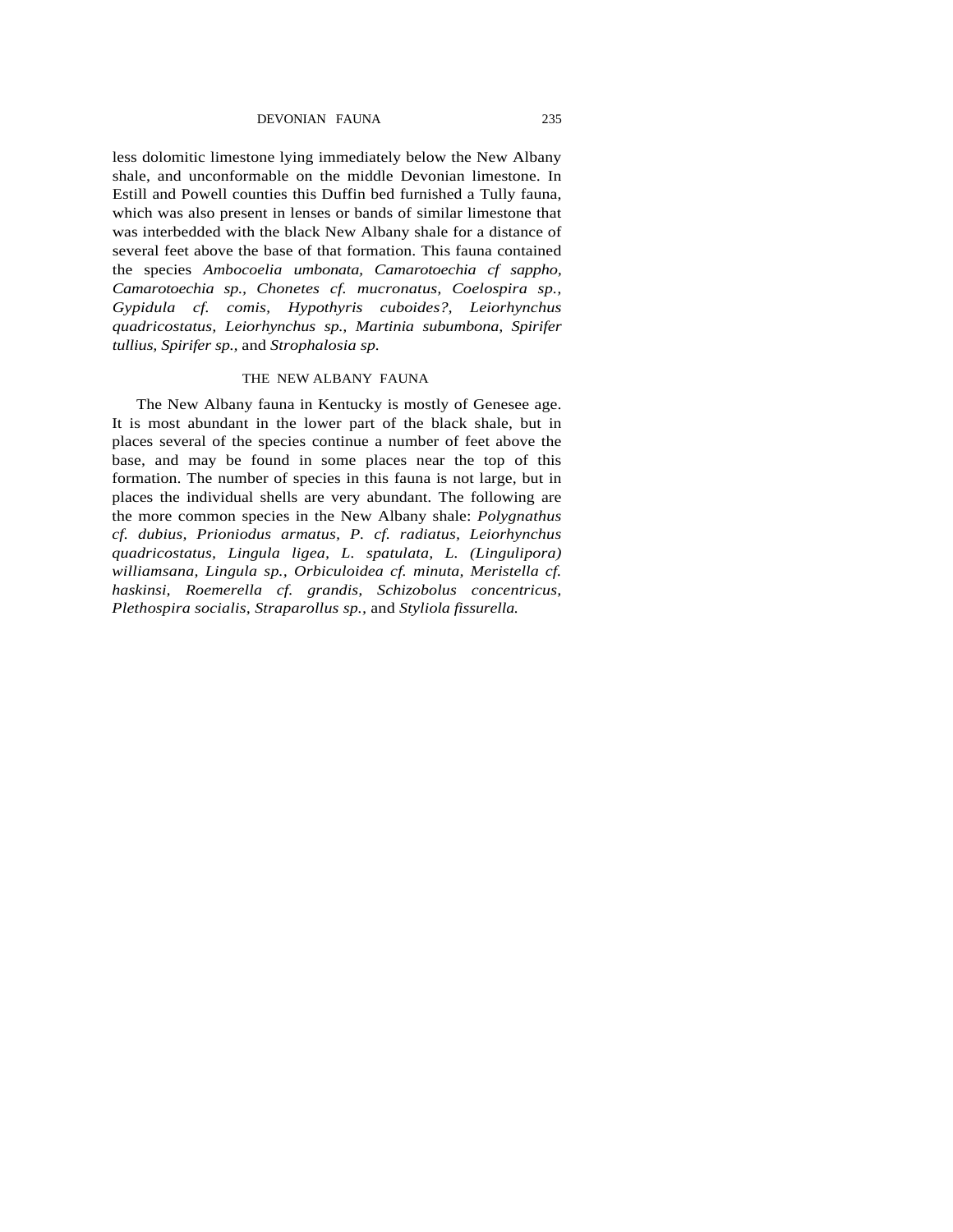# **Figure**

#### **Explanation of Plate XXVII**

- 1. *Favosites canadensis* Billings. From the Jeffersonville limestone after Rominger.
- 2. *Cladopora bifurca* Davis. From the Jeffersonville limestone. After Davis.
- 3. *Blothrophyllum cinctutum* Davis. From the Jeffersonville limestone. After Davis.
- 4. *Zaphrentis prolifica* Billings. From the Jeffersonville limestone. After Davis.
- 5. *Phillipsastrea gigas* Billings. From the Jeffersonville limestone. After Davis.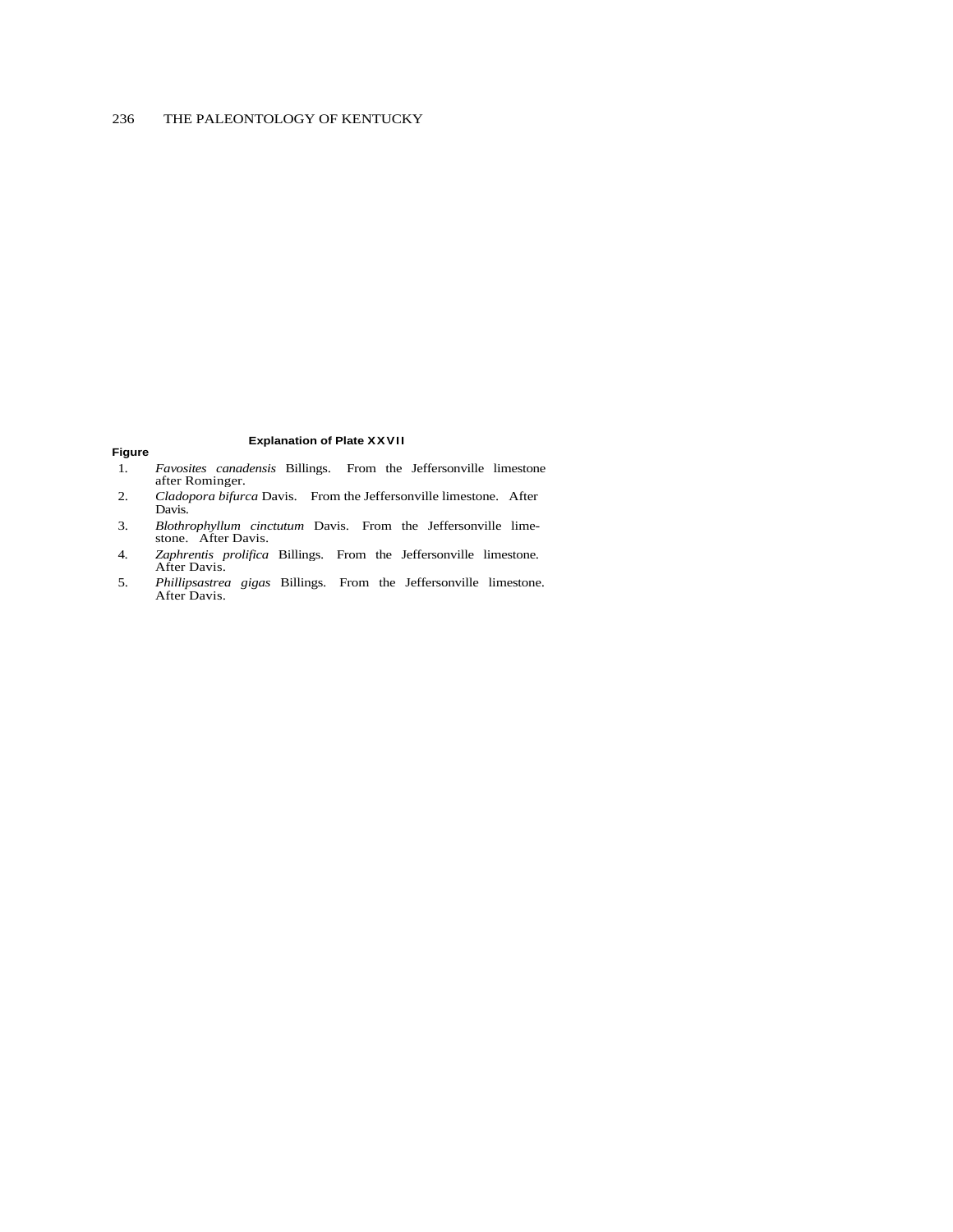# **PLATE XXVII**



Fossils of the Jeffersonville Limestone—Devonian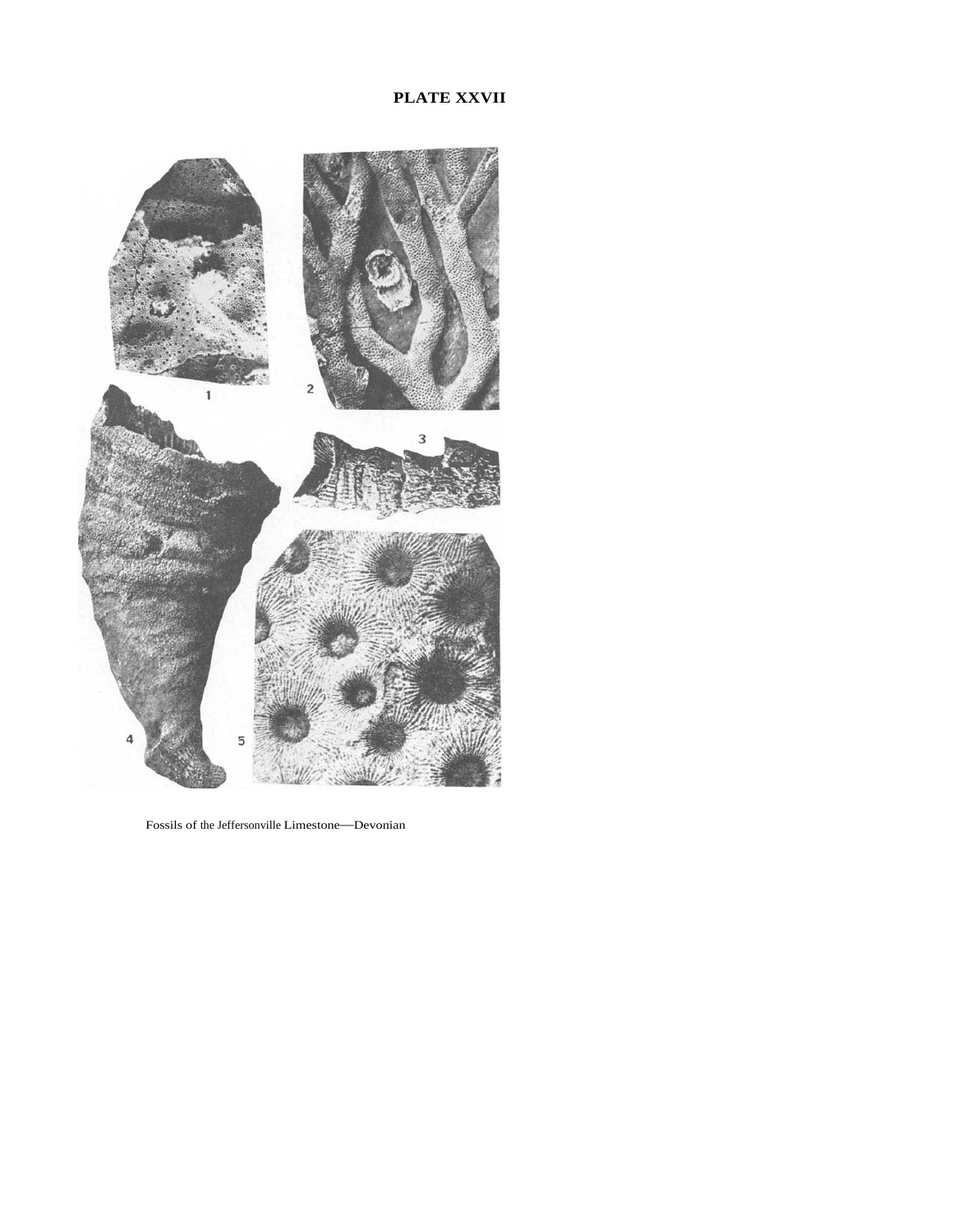# **Figure**

#### **Explanation of Plate XXVIII**

- 1 & 8. *Elaeacrlnus (Nucleocrinus) verneuili* Troost. Jeffersonville limestone. After Grabau and Shimer.
- 2- 3. *Pentamerella pavilionensis* Hall. Jeffersonville limestone. After Nettelroth.
- 4. *Chonetes mucronatus* Hall. Jeffersonville and Sellersburg limestones. After Hall.
- 5- 6. *Camarotoechia tethys* Billings. Jeffersonville limestone. After Nettelroth.
- 7. *Atrypa reticularis* Linnaeus. Jeffersonville and Sellersburg limestones. After Nettelroth.
- 9-10. *Spirifer segmentum* Hall. Jeffersonville and Sellersburg limestones. After Hall
- 11-13. *Spirifer gregarius* Clapp. Jeffersonville limestone. After Hall.
- 14-16. *Spirifer acuminatus* Conrad. Jeffersonville limestone. 14 after Hall. 15 and 16 after Nettelroth.
- 17-18. *Stropheodonta hemispherica* Hall. Jeffersonville limestone. After Nettelroth.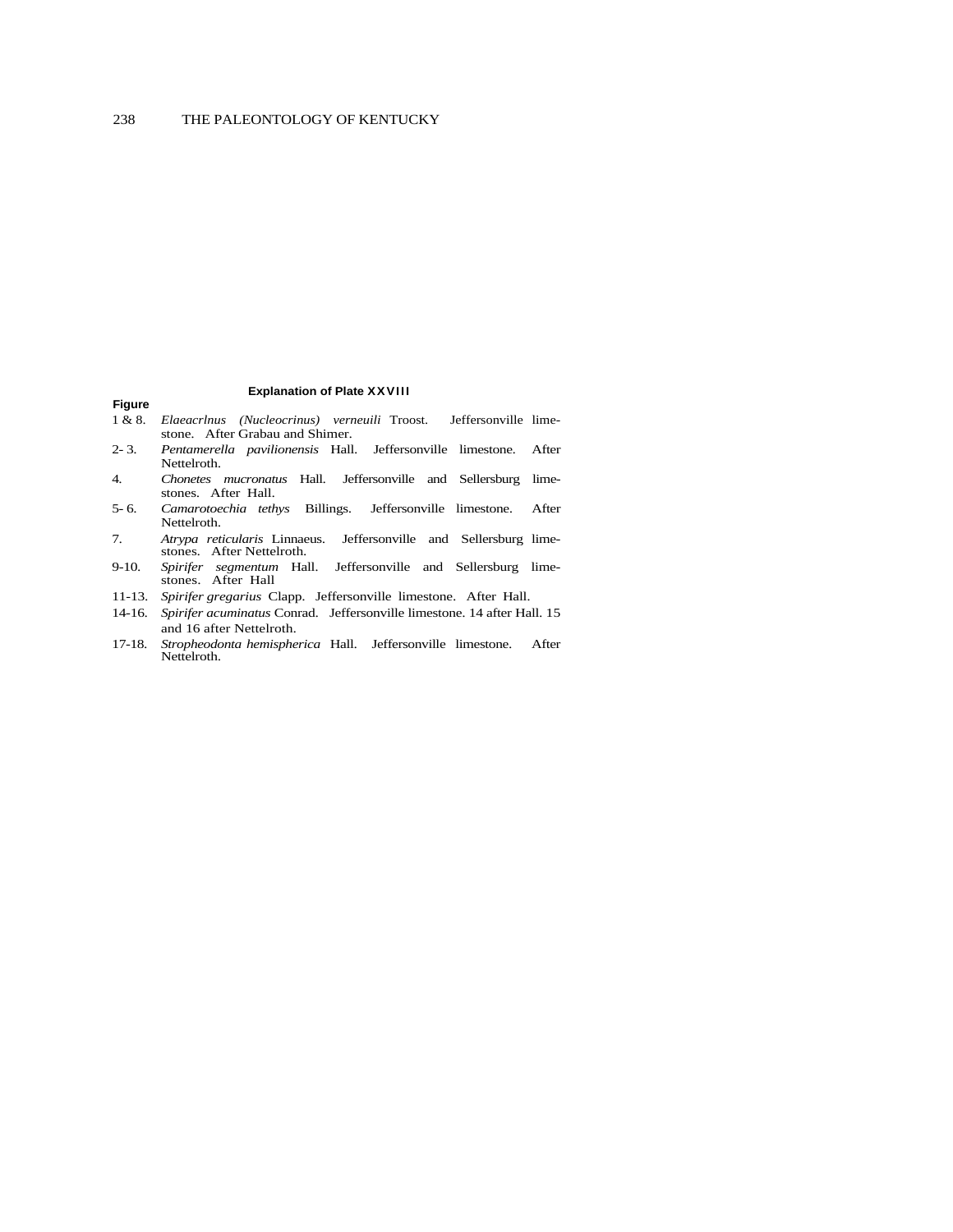

Fossils of the Jeffersonville Limestone—Devonian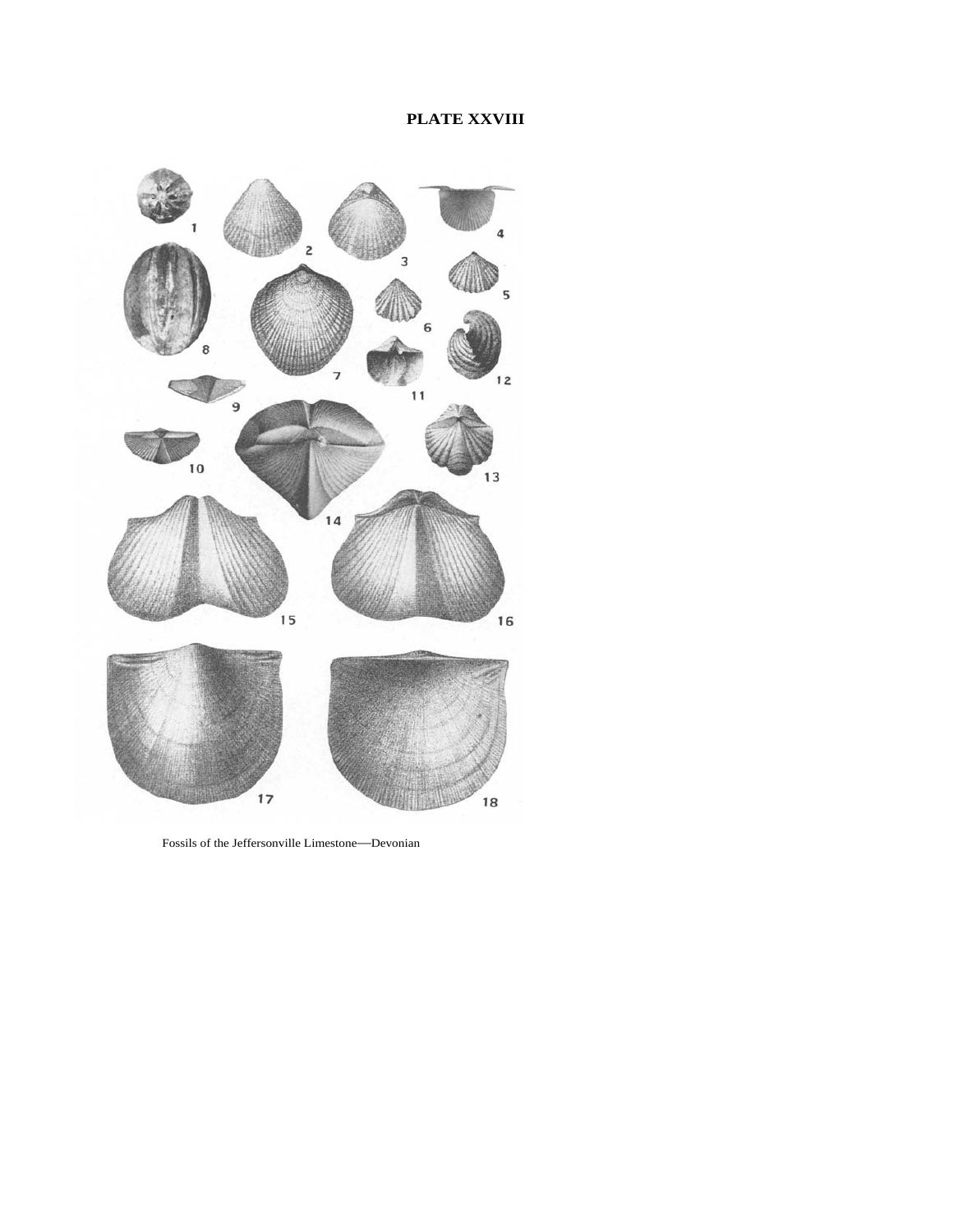### **Explanation of Plate X XIX**

#### Figure

- 1- 2. *Conocardium cuneus* Conrad. Jeffersonville limestone. After Nettelroth.
- 3. *Modiomorpha mytitoides* Conrad. Jeffersonville and Sellersburg limestones. After Hall.
- 4- 5. *Nucula niotica* Hall and Whitfield. Sellersburg limestone. After Nettelroth.
- 6. *Platyostoma lineata* var. callosa Hall. Sellersburg limestone. After Nettelroth.
- 7. *Nucula neda* Hall and Whitfield. Sellersburg limestone. After Nettelroth.
- 8 & 12. *Pleurotomaria sulcomarginata* Conrad. Jeffersonville limestone. After Nettelroth.
- 9-10. *Platyostoma lineata* Conrad. Sellersburg limestone. After Nettelroth.
- 11. *Platyceras dumosum* Conrad. Jeffersonville and Sellersburg limestones. After Nettelroth.
- 13-14. *Turbo shumardi* Verneuil. Jeffersonville limestone. After Nettelroth.
- 15. *Pleurotomaria procteri* Nettelroth. Jeffersonville limestone. After Nettelroth.
- 16. *Pleuronotus decewi* Billings. Jeffersonville limestone. After Nettelroth.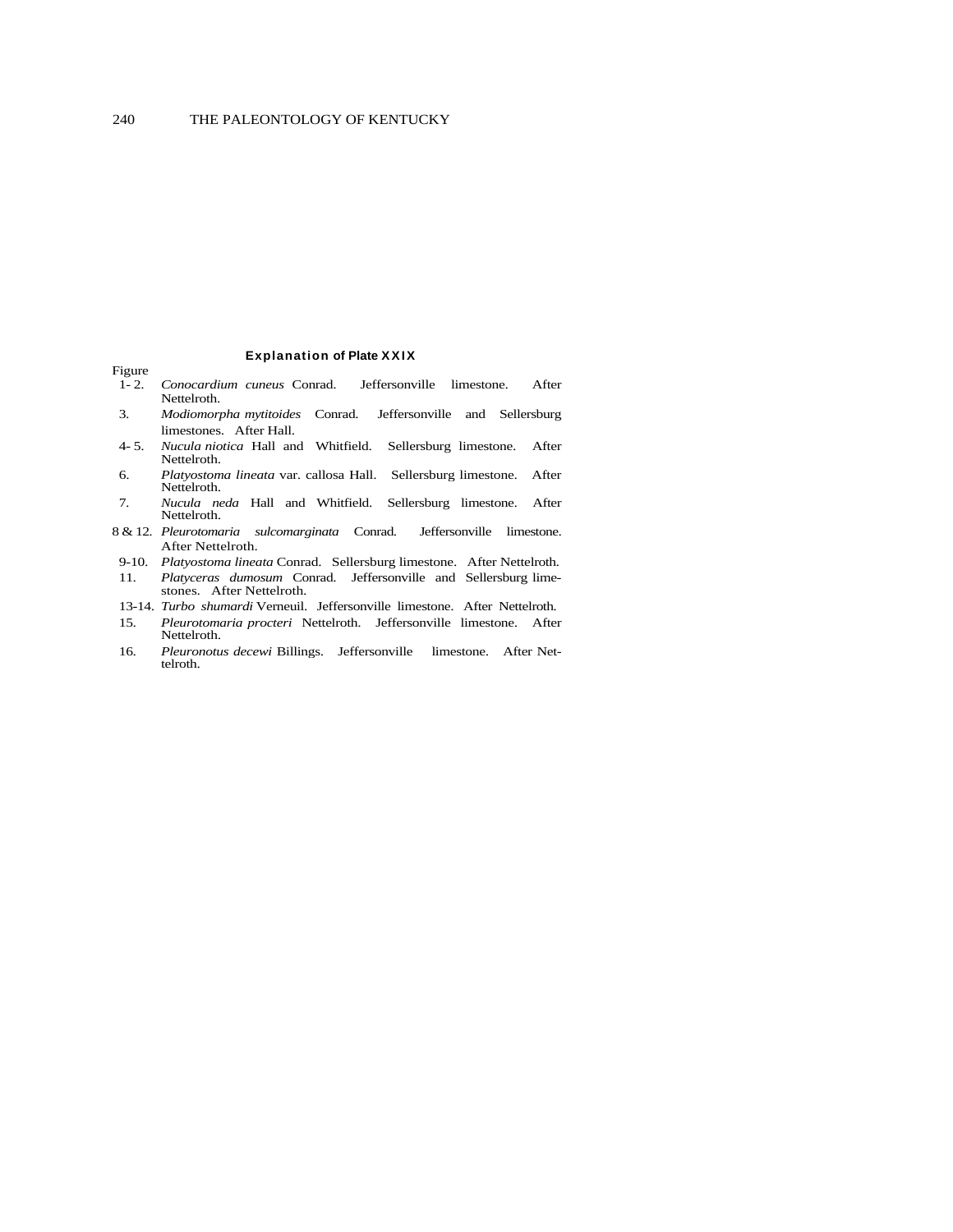# **PLATE XXIX**



Fossils of the Sellersburg and Jeffersonville Limestone—Devonian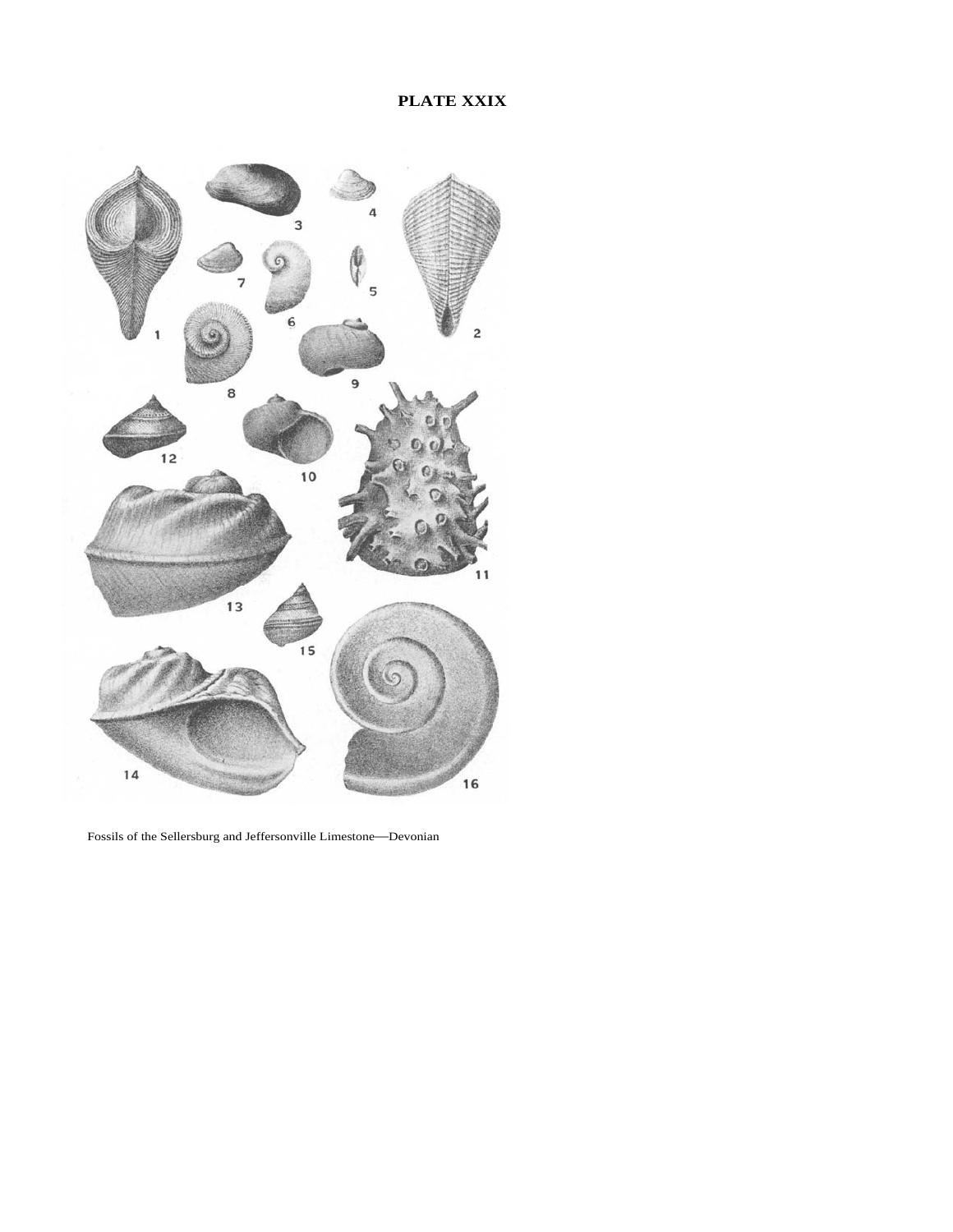#### **Explanation of Plate XXX**

#### Figure

- 1- 2. *Spirifer hobbsi* Nettelroth. Sellersburg limestone. After Nettelroth.
- 3. *Trematospira hirsuta* Conrad. Sellersburg (Hamilton) limestone. After Hall.
- 4- 5. *Athyris vittata* Hall. Sellersburg limestone. After Nettelroth.
- 6- 7. *Camarotoechia sappho* Hall. Sellersburg limestone. After Hall.
- 8- 9. *Chonetes coronatus* Hall. Sellersburg limestone. After Hall.
- 10. *Tropidoleptus carinatus* Conrad. Sellersburg limestone.
- 11. *Reticularia fimbriata* Conrad. Sellersburg limestone. After Hall.
- 12-13. *Rhipidomella vanuxemi* Hall. Sellersburg limestone. After Nettelroth.
- 14. *Ambocoelia umbonata* Conrad. Sellersburg limestone. After Nettelroth.
- 15-16. *Spirifer fornacula* Hall. Sellersburg and Jeffersonville limestones. After Nettelroth.
- 17-18. *Pentagonia unisulcata* Conrad. Sellersburg limestone. After Nettelroth.
- 19-20. *Chonetes yandellanus* Hall. Sellersburg limestone. After Nettelroth.
- 21-22. *Spirifer granulosus* Hall. Sellersburg limestone. After Nettelroth.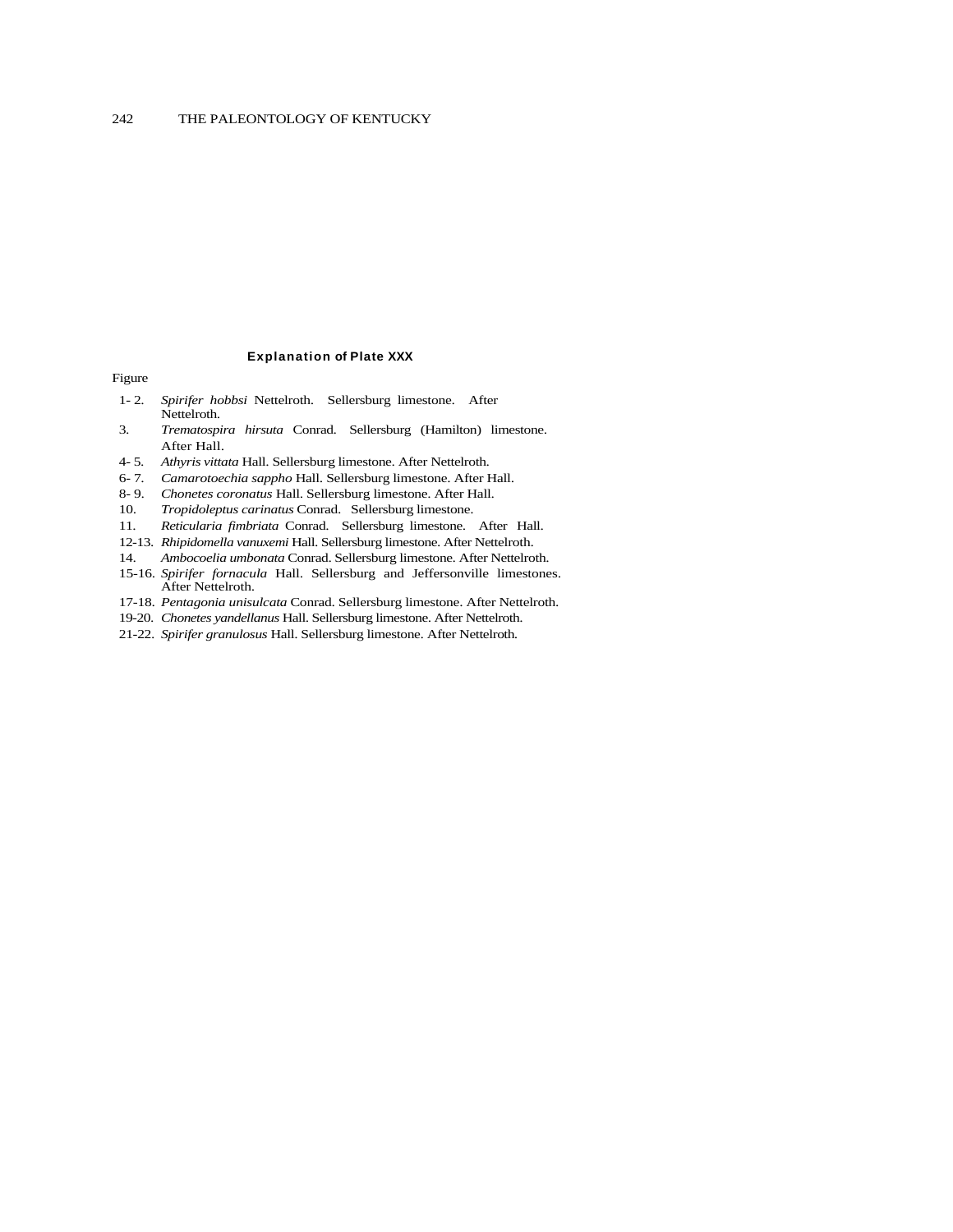

Fossils of the Sellersburg Limestone—Devonian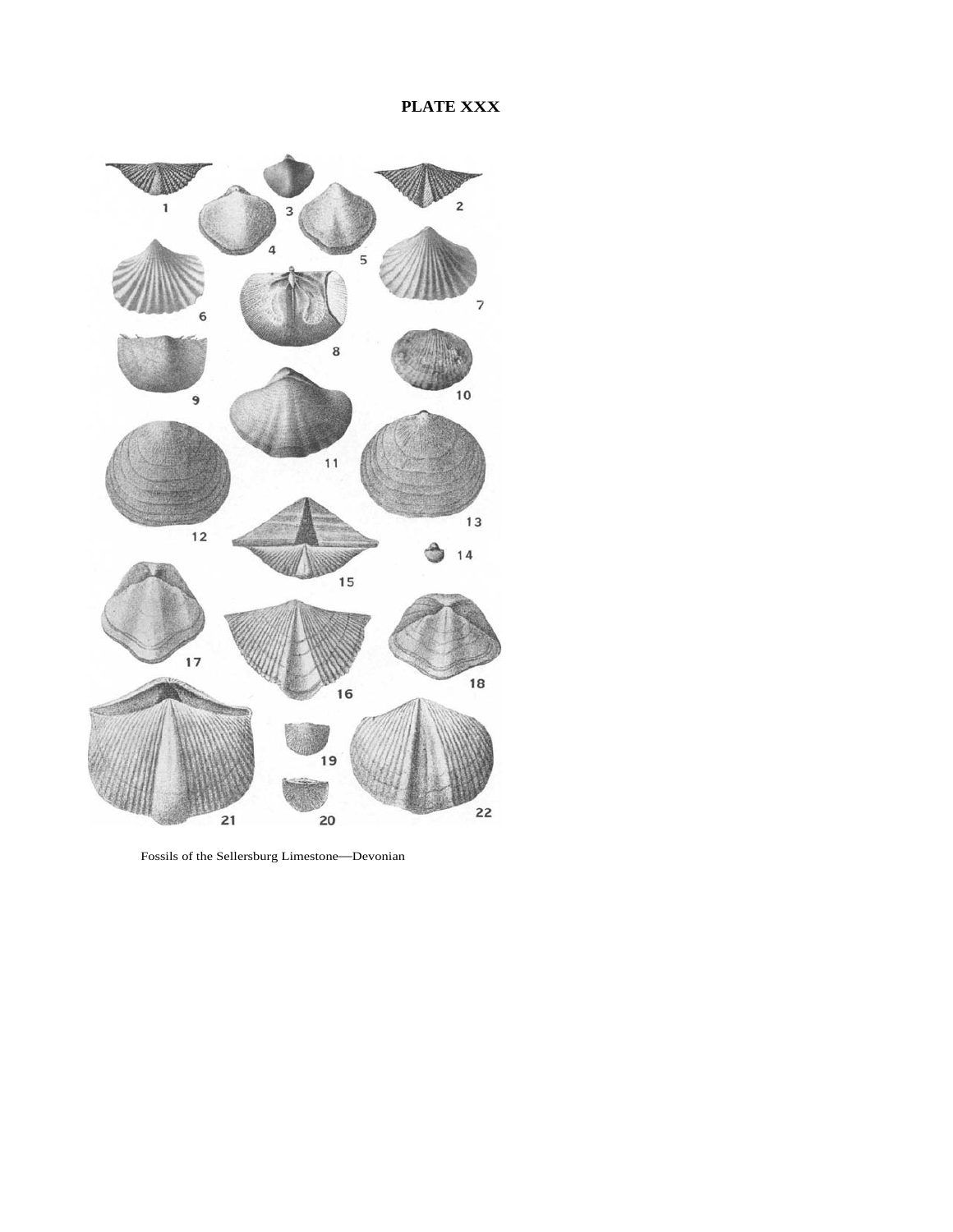#### Figure

#### **Explanation of Plate XXXI**

- 1. *Phacops rana* Green. Sellersburg limestone.
- 2. *Paracylas ohioensis* Meek. Sellersburg limestone. After Nettelroth.
- 3. *Paracyclas lirata* Conrad. Sellersburg limestone. After Hall.
- 4. *Loxonema hydraulicum* Hall and Whitfield. Sellersburg limestone. After Nettelroth.
- 5. *Gomphoceras turbiniforme* Meek and Worthen. Sellersburg limestone. After Nettelroth.
- 6- 7. *Clinopistha antiqua* Meek. Sellersburg limestone. After Nettelroth.
- 8. *Modiomorpha concentrica.* Conrad. Sellersburg limestone. After Hall.
- 9. *Aviculopecten princeps* Hall. Sellersburg limestone. After Hall.
- 10. *Grammysia gibbosa* Hall and Whitfield. Sellersburg limestone. After Nettelroth.
- 11. *Paracyclas elliptica* Hall. Sellersburg and Jeffersonville limestones After Hall.
- 12. *Glyptodesma cancellata* Nettelroth. Jeffersonville limestone. After Nettelroth.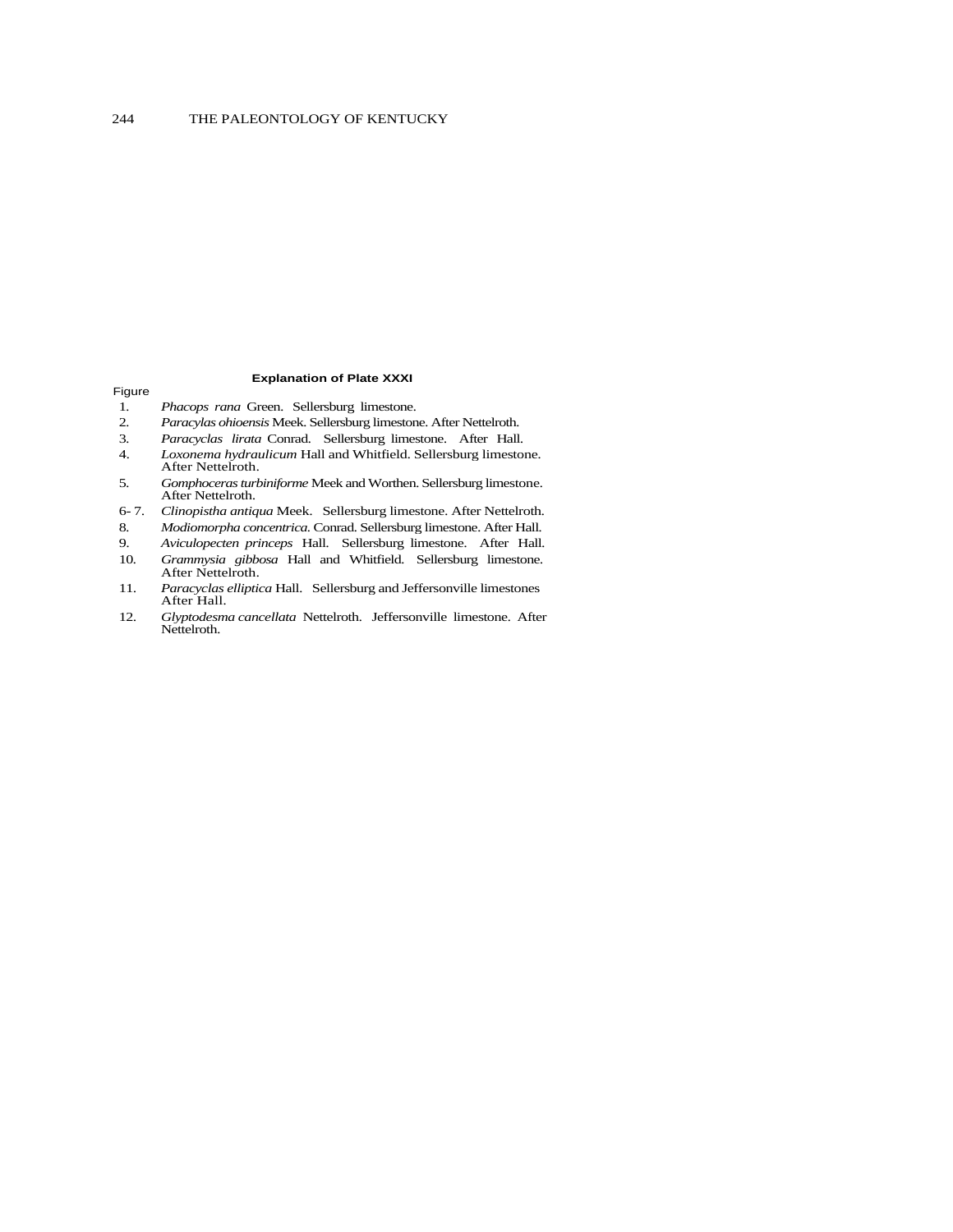

Fossils of the Sellersburg and Jeffersonville Limestone—Devonian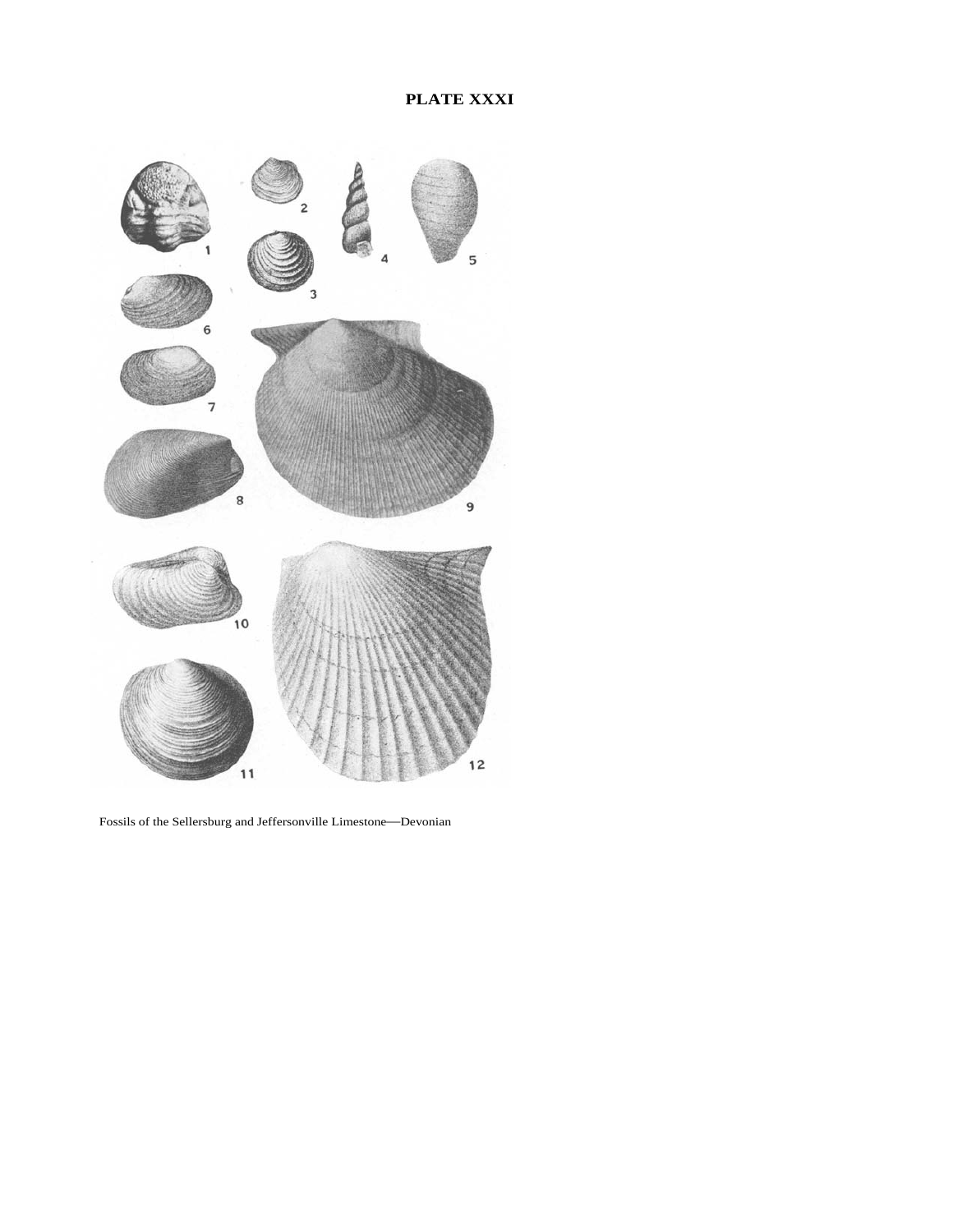#### **Explanation of Plate XXXII**

#### Figure

- 1- 3 *Lingula (Lingulipora) williamsana* Girty. New Albany shale. After Girty.
- 4- 5. *Lingula spatulata* Vanuxem. New Albany shale. After Hall.
- 6. *Lingula ligea* Hall. New Albany shale After Hall.
- 7 *Roemerella grandis* Vanuxem. New Albany shale. After Hall.
- 8-10. *Schizobolus concentricus* Vanuxem. New Albany shale. After Grabau and Shimer.
- 11-13. *Chonetes mucronatus* Hall. Duffin bed. After Hall.
- 14-17. *Spirifer subumbona* Hall. Duffin bed. After Hall.
- 18. *Leiorhynchus quadricostatus* Vanuxem. Duffin bed. After Girty.
- 19-20. *Hypothyris cuboides* (Sowerby). Duffin bed. After Hall.
- 21-22. *Ambocoelia umbonata* Conrad. Duffin bed. After Md. Surv.
- 23. *Gypidula* cf. *comis* Owen. Duffin bed. After Hall.
- 24. *Styliola fissurella* Hall. New Albany shale. After Kindle.
- 25. *Paleoneilo* sp. New Albany shale. After Kindle.
- 26. *Straparollus* sp. New Albany shale. After Kindle.
- 27-28. *Plethospira socialis* Girty. New Albany shale. After Girty.
- 29. *Prioniodus* Sp.